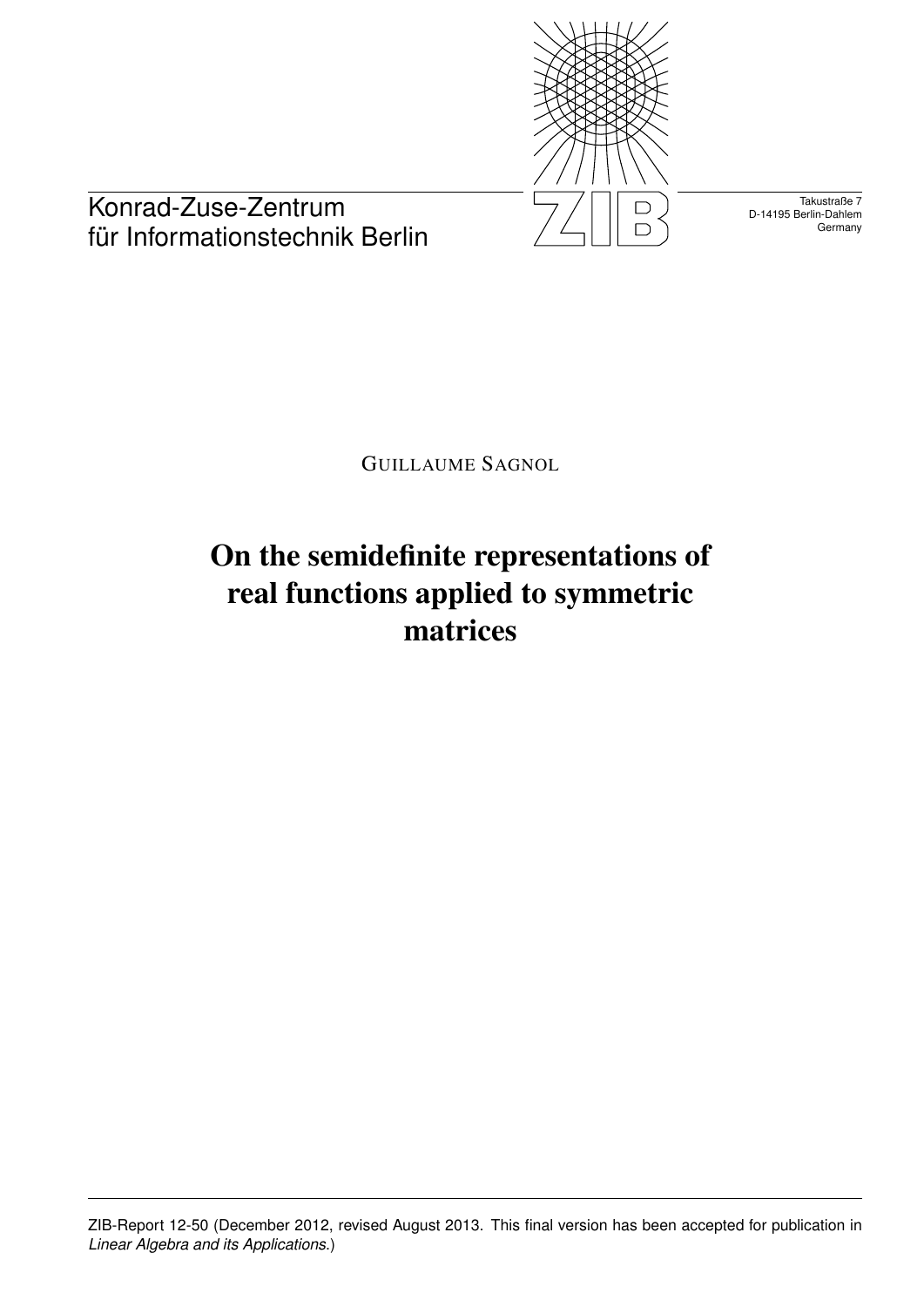Herausgegeben vom Konrad-Zuse-Zentrum für Informationstechnik Berlin Takustraße 7 D-14195 Berlin-Dahlem

Telefon: 030-84185-0 Telefax: 030-84185-125

e-mail: <bibliothek@zib.de> URL: <http://www.zib.de>

ZIB-Report (Print) ISSN 1438-0064 ZIB-Report (Internet) ISSN 2192-7782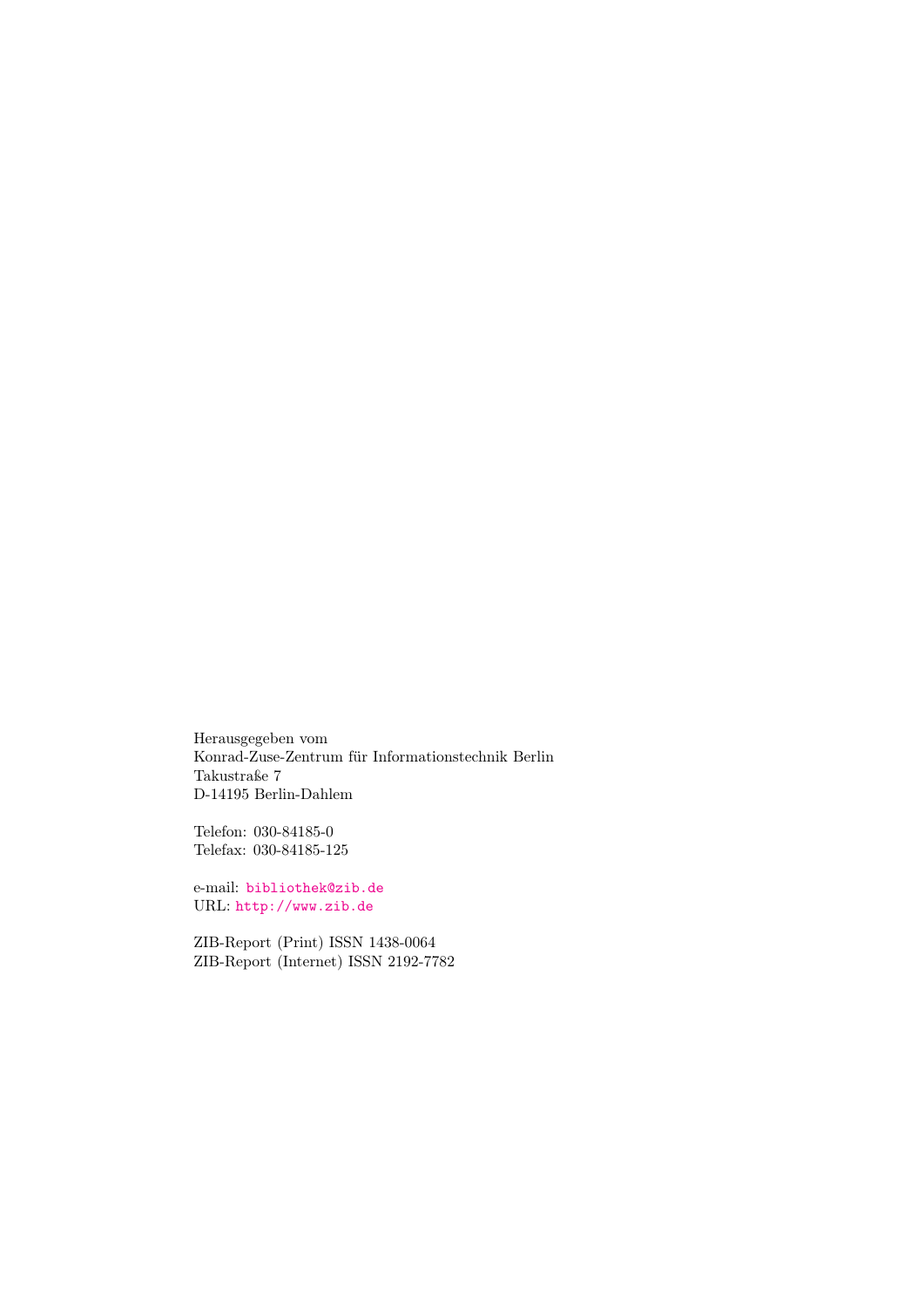## On the semidefinite representations of real functions applied to symmetric matrices

#### Guillaume Sagnol

Final version: August 2013

#### Abstract

We present a new semidefinite representation for the trace of a real function  $f$  applied to symmetric matrices, when a semidefinite representation of the convex (or concave) function  $f$  is known. Our construction is intuitive, and yields a representation that is more compact than the previously known one. We also show with the help of matrix geometric means and a Riemannian metric over the set of positive definite matrices that for a rational exponent  $p$  in the interval  $(0, 1]$ , the matrix  $X$  raised to  $p$  is the largest element of a set represented by linear matrix inequalities. This result further generalizes to the case of the matrix  $A \sharp_p B$ , which is the point of coordinate  $p$  on the geodesic from  $A$  to  $B$ . We give numerical results for a problem inspired from the theory of experimental designs, which show that the new semidefinite programming formulation can yield an important speed-up factor.

Keywords semidefinite representability, optimal experimental designs, SDP, matrix geometric mean

AMS Classification: 90C22, 62K05

#### 1 Introduction

In this article we discuss semidefinite representations of scalar functions applied to symmetric matrices. We recall that it is possible to extend the definition of a function  $f: I \mapsto \mathbb{R}, x \to f(x)$ , where I is a real interval, to the set  $\mathbb{S}_m^I$  of  $m \times m$ -symmetric matrices whose spectrum lies in I as follows: if  $X = U \text{Diag}(\lambda_1, \ldots, \lambda_m) U^T$  is an eigenvalue decomposition of X, then we define  $f(X) := U \text{ Diag}(f(\lambda_1), \ldots, f(\lambda_m))U^T$ . Throughout this article we denote by  $\mathbb{S}_m$  (resp.  $\mathbb{S}_m^+$ ,  $\mathbb{S}_m^{\to+}$ ) the set of  $m \times m$  symmetric (resp. positive semidefinite, positive definite) matrices.

If the scalar function  $f$  is semidefinite representable, then a result of Ben-Tal and Nemirovski can be used to construct a semidefinite representation of  $X \to \text{trace } f(X)$ . Indeed, trace  $f(X)$  can be rewritten as  $\sum_i f(\lambda_i)$ , which is a symmetric and semidefinite representable function of the eigenvalues of  $X$ , so that Proposition 4.2.1. in  $[5]$  applies.

In this article, we show that the semidefinite representation of  $x \to f(x)$ can be lifted to the matrix case  $X \to \text{trace } f(X)$  by an intuitive transformation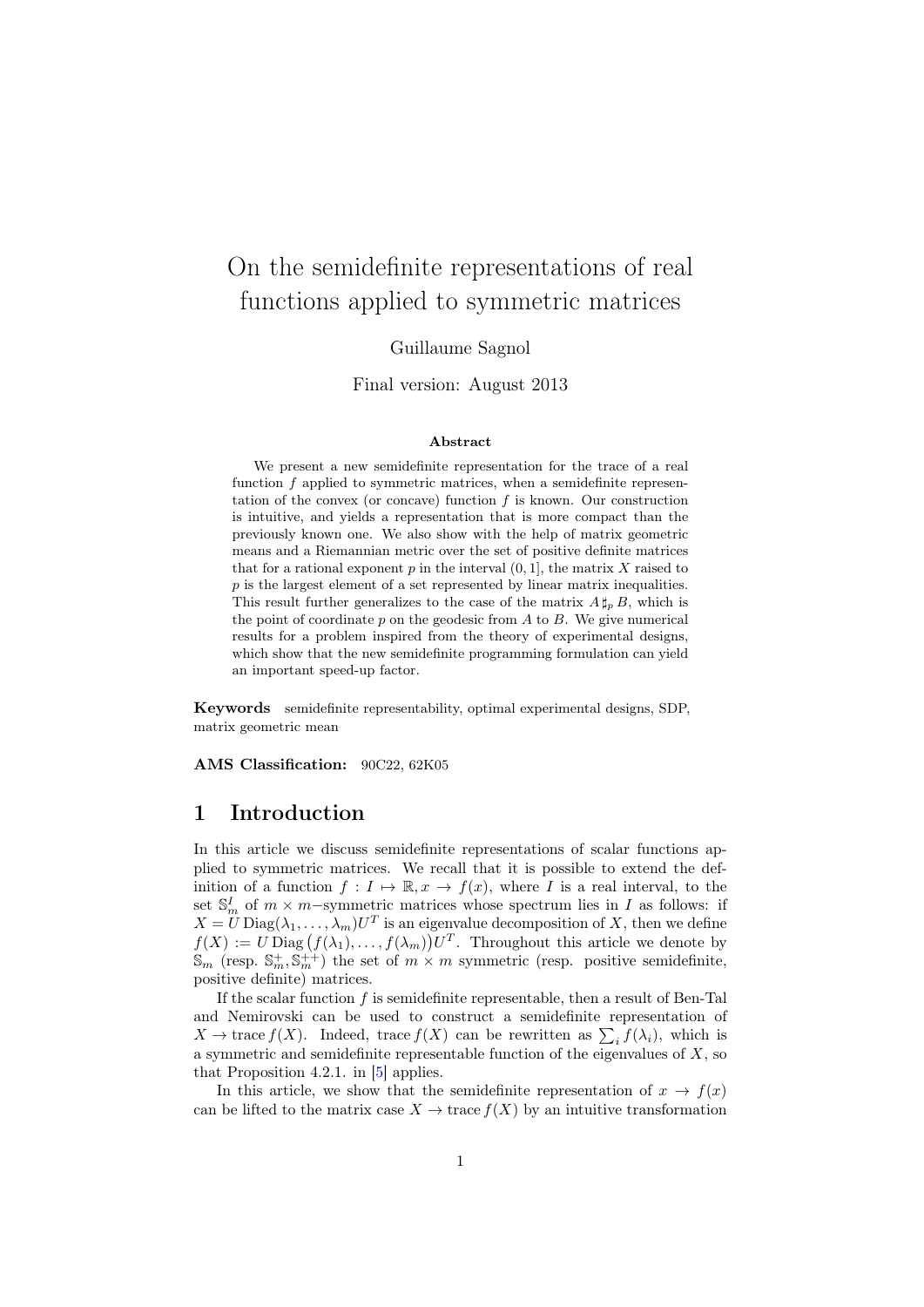which involves Kronecker products (Theorem [3.1\)](#page-5-0). For a convex (resp. concave) function, the resulting semidefinite representation of the epigraph (resp. hypograph)

$$
E = \{(t, X) \in \mathbb{R} \times \mathbb{S}_m : \text{trace } f(X) \le t)\}
$$
  
(resp. 
$$
H = \{(t, X) \in \mathbb{R} \times \mathbb{S}_m : \text{trace } f(X) \ge t)\}
$$
)

is more compact than the one obtained from the general construction of Ben-Tal and Nemirovski, in which the Ky-Fan k-norms of M must be bounded for  $k = 1, \ldots, m$ . Our numerical results of Section [5](#page-13-0) moreover show that the semidefinite programs (SDP) based on the present representation are solved in a shorter time than the former SDP formulations, and they are numerically more stable.

For the case where  $f(x) = x^p : \mathbb{R}^+ \to \mathbb{R}^+$ , where p is a rational number in (0, 1], we shall see that our construction yields a stronger result. Namely, we show in Theorem [4.4](#page-10-0) that  $X^p$  has an extremal representation of the form

$$
X^p = \max_{\preceq} \{ T \in \mathbb{S}_m : T \in \mathcal{S} \},
$$

where the set S is semidefinite representable and max denotes the largest element with respect to the Löwner ordering, which is defined over  $\mathbb{S}_m$  as follows:

$$
A \preceq B \Longleftrightarrow (B - A) \in \mathbb{S}_m^+.
$$

More generally, our result shows that the matrix  $B\sharp_p A := B^{\frac{1}{2}}(B^{-\frac{1}{2}}AB^{-\frac{1}{2}})^pB^{\frac{1}{2}}$ has an extremal representation. The proof of this result uses the notion of matrix geometric mean, and the Banach fixed point theorem in the space  $\mathbb{S}_m^{++}$ equipped with a Riemannian metric.

Our study is motivated by the *theory of optimal experimental designs*, where the general problem to solve takes the form

<span id="page-3-0"></span>
$$
\max_{\mathbf{w} \in \mathbb{R}^s} \quad \Phi_p \left( \sum_{i=1}^s w_i M_i \right),
$$
\n
$$
\text{s.t.} \quad \sum_{i=1}^s w_i = 1, \quad \mathbf{w} \ge \mathbf{0},
$$
\n
$$
(1)
$$

where  $M_1, \ldots, M_s$  are given positive semidefinite matrices, and for  $p \in [-\infty, 1]$ the  $\Phi_p$ -criterion is defined over the set of positive definite matrices  $M \in \mathbb{S}_m^{++}$ as

$$
\Phi_p(M) = \begin{cases}\n\lambda_{min}(M) & \text{for } p = -\infty; \\
\left(\frac{1}{m}\operatorname{trace} M^p\right)^{\frac{1}{p}} & \text{for } p \in (-\infty, 1], p \neq 0; \\
\left(\det(M)\right)^{\frac{1}{m}} & \text{for } p = 0.\n\end{cases}
$$
\n(2)

The definition of  $\Phi_p$  is extended by continuity to singular matrices  $M \in \mathbb{S}_m^+$ , so that  $\Phi_n(M) = 0$  if M is singular and  $p \leq 0$ . This design problem arises when an experimenter must select a subset of trials to perform among a set of available experiments, and has many applications in various domains, such as dose-finding in clinical studies [\[11\]](#page-17-0) or measurements in telecommunication networks [\[21\]](#page-17-1). We refer the reader to Pukelsheim [\[17\]](#page-17-2) for more background on optimal experimental designs.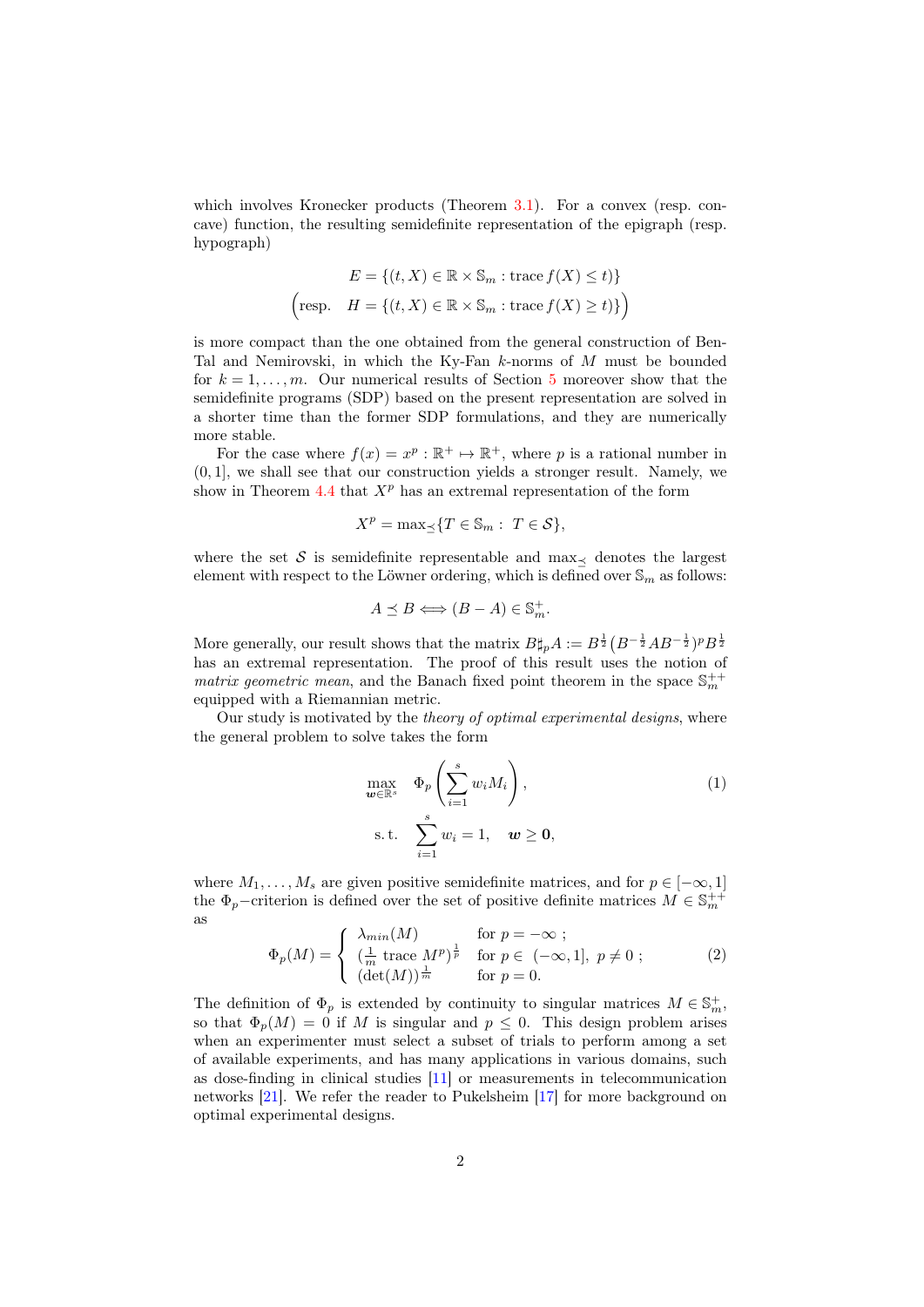Note that any semidefinite representation of the function  $M \to \text{trace } M^p$ yields a semidefinite programming (SDP) formulation of Problem [\(1\)](#page-3-0). The cases  $p = -\infty$ ,  $p = -1$ , and  $p = 0$ , known as  $E-$ ,  $A-$  and  $D-$ optimal design problems have been extensively studied in the literature, and SDP formulations are known for these problems [\[10\]](#page-17-3). We also point out that lighter Second Order Cone Programming (SOCP) formulations exist for  $p = -1$  and  $p = 0$  [\[19,](#page-17-4) [18\]](#page-17-5). The general case  $(p \in [-\infty, 1])$  deserved less attention. However, it was recently noticed by Papp [\[16\]](#page-17-6) that the SDP formulation can be obtained by using Proposition 4.2.1. in [\[5\]](#page-16-0). Our numerical results (cf. Section [5\)](#page-13-0) show that the new SDP formulation from this paper can improve the computation time by several orders of magnitude.

#### 2 Preliminaries

In this section, we briefly recall some basic notion about semidefinite representability and matrix geometric means. A *Semidefinite Program* (SDP) is an optimization problem where a linear function  $c^T x$  must be maximized, among the vectors  $\boldsymbol{x}$  belonging to a set S defined by linear matrix inequalities (LMI):

$$
S = \{ \boldsymbol{x} \in \mathbb{R}^n : F_0 + \sum_i x_i F_i \succeq 0 \}.
$$

We now recall the definition of a semidefinite representable set, which was introduced by Ben-Tal and Nemirovski [\[5\]](#page-16-0):

**Definition 2.1** (Semidefinite representability). A convex set  $S \subset \mathbb{R}^n$  is said to be semidefinite representable, abbreviated SDr, if S is the projection of a set in a higher dimensional space which can be described by LMIs. In other words, S is SDr if and only if there exists symmetric matrices  $F_0, \ldots, F_n, F'_1, \ldots, F'_{n'}$ such that

$$
\boldsymbol{x} \in S \Longleftrightarrow \exists \boldsymbol{y} \in \mathbb{R}^{n'} : \quad F_0 + \sum_{i=1}^n x_i F_i + \sum_{i=1}^{n'} y_i F'_i \succeq 0.
$$

Such an LMI is called a *semidefinite representation* (SDR) of the set S.

Definition 2.2 (SDR of a function). A convex (resp. concave) function  $f: S \subset \mathbb{R}^n \mapsto \mathbb{R}$  is said  $SDr$  if and only if the epigraph of  $f, \{(t, x) : f(x) \le t\}$ (resp. the hypograph  $\{(t, x) : t \leq f(x)\}\)$ , is  $SDr$ .

It follows immediately from these two definitions that the problem of maximizing a concave  $SDr$  function (or minimizing a convex one) over a  $SDr$  set can be cast as an SDP.

We now give a short insight on the theory of matrix geometric means and the Riemannian metric of the set of positive definite matrices  $\mathbb{S}_{m}^{++}$ . We refer the reader to the book of Bhatia [\[6\]](#page-16-1) and the references therein for more details on this subject. The Geometric mean of two positive definite matrices  $A, B \in \mathbb{S}_{m}^{++}$ was introduced by Ando [\[3\]](#page-16-2):

$$
A \,\sharp\, B := A^{1/2} \big( A^{-1/2} B A^{-1/2} \big)^{1/2} A^{1/2}.
$$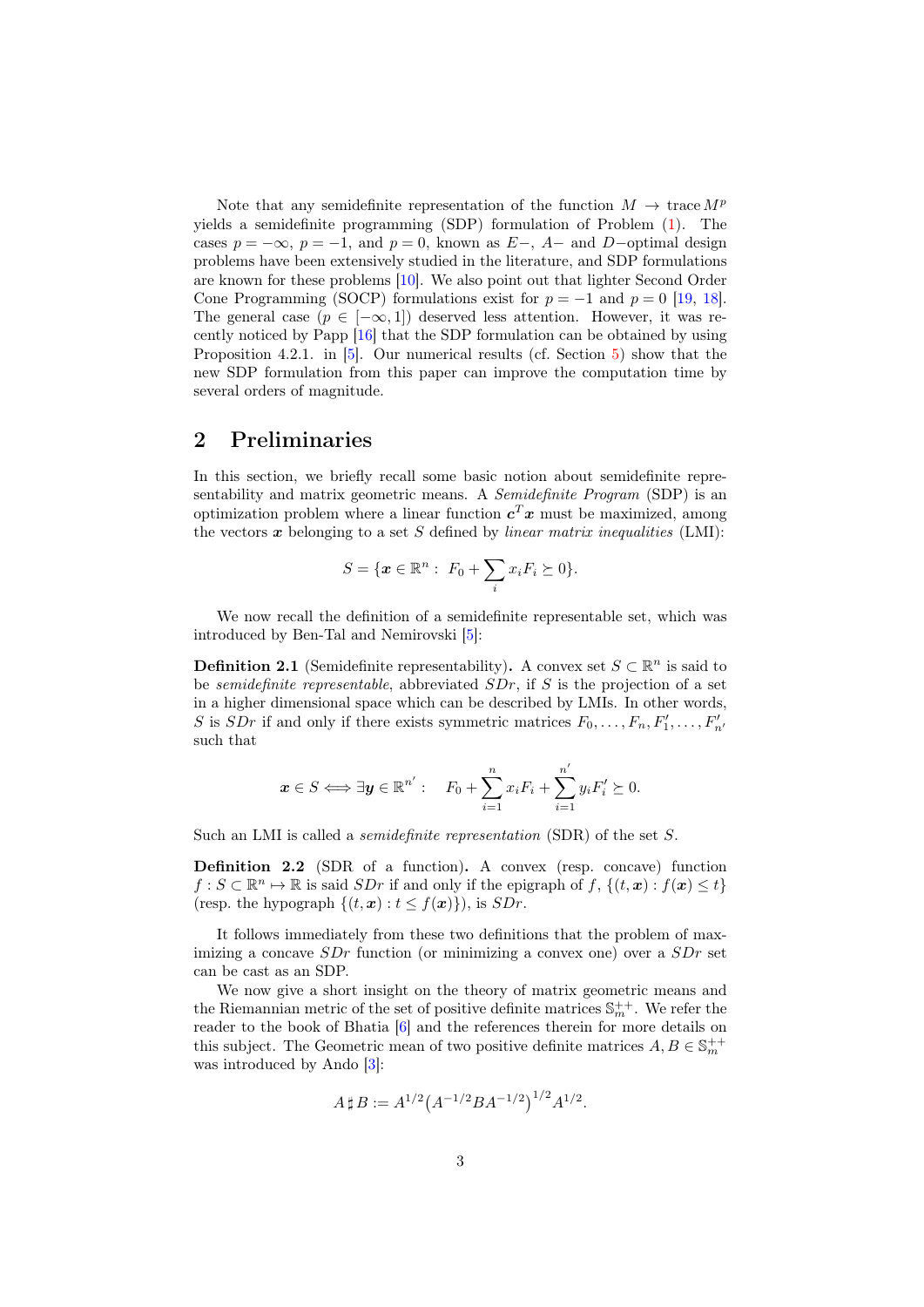In the latter paper, Ando shows that  $A \sharp B$  satisfies the following extremal property:

<span id="page-5-1"></span>
$$
A \sharp B = \max_{\preceq} \left\{ X \in \mathbb{S}_m : \left( \begin{array}{cc} A & X \\ X & B \end{array} \right) \succeq 0 \right\}.
$$
 (3)

The space of positive definite matrices is equipped with the Riemannian metric

$$
\delta_2(A, B) = ||\log A^{-1/2}BA^{-1/2}||_F,
$$

where  $||M||_F = \sqrt{\text{trace}(M^T M)}$  denotes the Frobenius norm of M. In this space, there exists a unique geodesic  $[A, B]$  between two matrices A and B, which can be parametrized as follows (using the common  $\sharp_t$ −notation):

$$
\gamma_{A \to B}(t) = A \sharp_t B := A^{1/2} (A^{-1/2} B A^{-1/2})^t A^{1/2}, \quad 0 \le t \le 1.
$$

Note that  $A \,\sharp\, B = A \,\sharp_{\frac{1}{2}} B$  is the midpoint of this geodesic. The geometric mean of two matrices has the following properties (cf. chapter 4 in  $[6]$ ):

• *it is commutative*:

$$
A \sharp B = B \sharp A; \tag{4}
$$

• if  $A$ , and  $B$  commute, then

<span id="page-5-3"></span>
$$
A \sharp B = A^{1/2} B^{1/2};\tag{5}
$$

• the map  $X \to A \sharp X$  is operator monotone, i.e.

<span id="page-5-2"></span>
$$
Y \succeq X \Longrightarrow A \,\sharp\, Y \succeq A \,\sharp\, X; \tag{6}
$$

• the  $\sharp$ -operator is *invariant under congruent transformation*: for all invertible matrix  $U$  of size  $m$ ,

<span id="page-5-4"></span>
$$
U^T(A \sharp B)U = (U^T A U) \sharp (U^T B U). \tag{7}
$$

We also point out that the metric  $\delta_2$  enjoys an important convexity property (cf.  $\S6.1.11$  in  $[6]$ ), which will be useful in the proof of Theorem [4.4:](#page-10-0)

<span id="page-5-5"></span>
$$
\forall A, B, C, D \in \mathbb{S}_m^{++}, \ \delta_2(A \,\sharp\, B, C \,\sharp\, D) \le \frac{1}{2} \delta_2(A, C) + \frac{1}{2} \delta_2(B, D). \tag{8}
$$

#### 3 Lifting the SDR of a scalar function

In this section, we show that the SDR of a function  $f: I \mapsto \mathbb{R}$  can be transformed in a simple way to a  $SDR$  of trace  $f : \mathbb{S}^I_m \to \mathbb{R}$ :

<span id="page-5-0"></span>**Theorem 3.1.** Let  $f : I \mapsto \mathbb{R}$  be a scalar function, where I is a real interval. Assume that f admits the following SDR: for all  $x \in I$ ,

$$
f(x) \le t \Longleftrightarrow \exists y \in \mathbb{R}^n : F_0 + xF_X + tF_T + \sum_{i=1}^n y_i F_i \succeq 0,
$$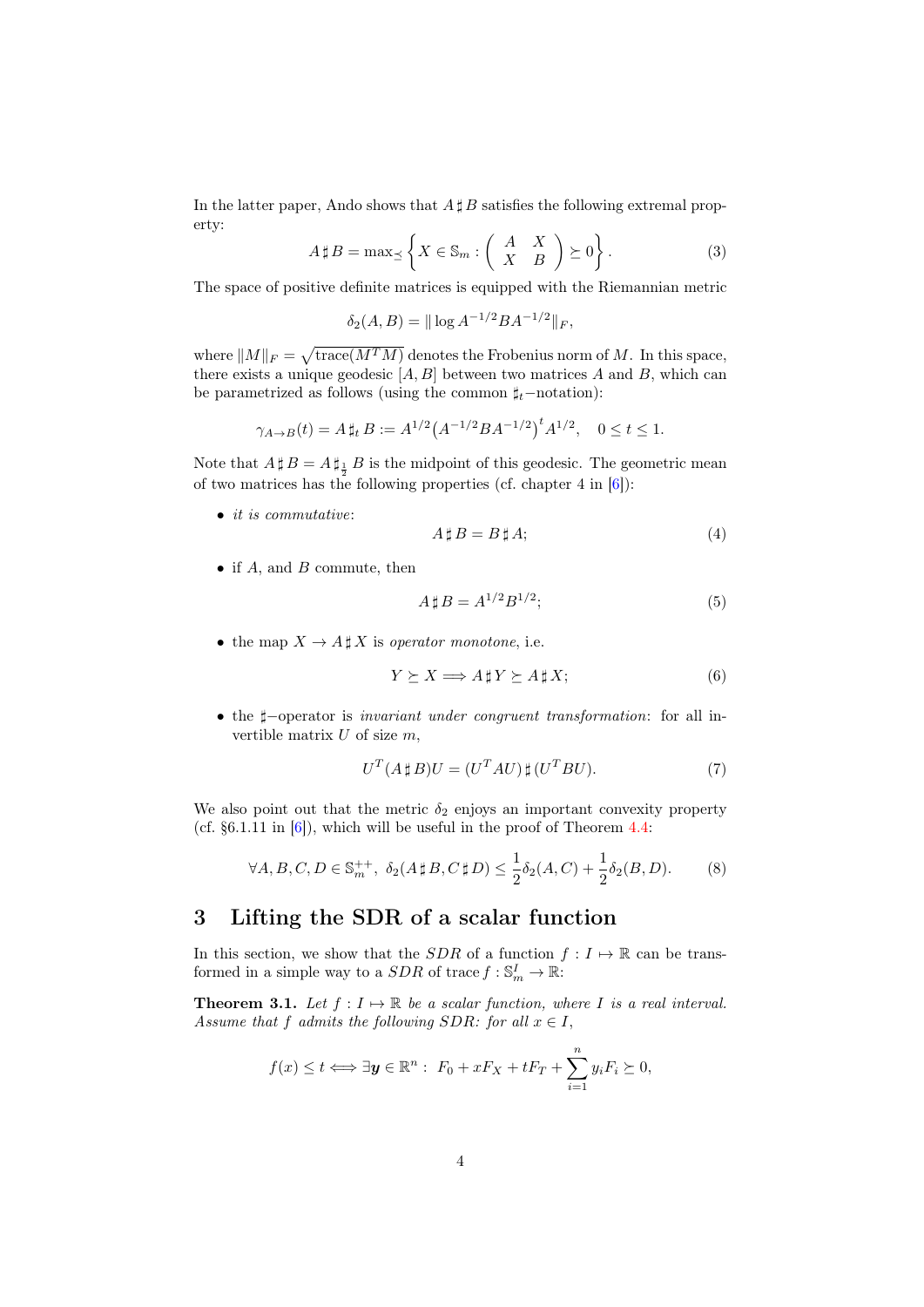where the symmetric matrices  $F_0, \ldots, F_n, F_X, F_T$  are given. Then, a SDR of the function  $g: \mathbb{S}_m^I \mapsto \mathbb{R}, X \to \text{trace } f(X)$  is given by: for all  $X \in \mathbb{S}_m^I$ ,

trace 
$$
f(X) \le t \iff \exists T, Y_1, \dots, Y_n \in \mathbb{S}_m :
$$
  
\n(i)  $F_0 \otimes I_m + F_X \otimes X + F_T \otimes T + \sum_{i=1}^n F_i \otimes Y_i \succeq 0;$   
\n(ii) trace  $T \le t$ ,

where  $I_m$  denotes the  $m \times m$  identity matrix and  $\otimes$  is the Kronecker product. In other words, the SDR is lifted from scalar to matrices by replacing each scalar by a corresponding matrix block of size  $m \times m$ .

*Proof.* Let X be an arbitrary matrix in  $\mathbb{S}_m^I$ , and  $X = U \text{Diag}(\lambda)U^T$  be an eigenvalue decomposition of X.

We first assume that trace  $f(X) \leq t$ . For  $k = 1, ..., m$ , define  $t_k = f(\lambda_k)$ . By assumption there exists a vector  $y^{(k)}$  such that

$$
B_k := F_0 + \lambda_k F_X + t_k F_T + \sum_{i=1}^n y_i^{(k)} F_i \succeq 0.
$$

Denote by  $\mathcal B$  the block diagonal matrix with blocks  $B_1, \ldots, B_m$  on the diagonal, and by  $y_i$  the vector of  $\mathbb{R}^m$  with components  $y_i^{(1)}, \ldots, y_i^{(m)}$ . We may write

$$
\mathcal{B}=I_m\otimes F_0+\mathrm{Diag}(\boldsymbol{\lambda})\otimes F_X+\mathrm{Diag}(\boldsymbol{t})\otimes F_T+\sum_{i=1}^n\mathrm{Diag}(\boldsymbol{y_i})\otimes F_i\succeq 0.
$$

In the previous expression, we may commute the Kronecker products, which is equivalent to pre- and post-multiplying by a permutation matrix:

$$
F_0\otimes I_m + F_X\otimes \text{Diag}(\boldsymbol{\lambda}) + F_T\otimes \text{Diag}(\boldsymbol{t}) + \sum_{i=1}^n F_i\otimes \text{Diag}(\boldsymbol{y_i}) \succeq 0.
$$

Now, we multiply this expression to the left by the block diagonal matrix  $Diag(U, \ldots, U) = I \otimes U$ , and to the right by its transpose. This gives:

$$
F_0 \otimes I_m + F_X \otimes X + F_T \otimes T + \sum_{i=1}^n F_i \otimes Y_i \succeq 0,
$$

where we have set  $T = U \text{Diag}(\mathbf{t}) U^T$  and  $Y_i = U \text{Diag}(\mathbf{y_i}) U^T$ . By construction, we have  $T = f(X)$ , so (ii) holds and we have proved the "⇒" part of the theorem.

For the converse part, consider some matrices  $T', Y'_1, \ldots, Y'_n \in \mathbb{S}_m$  such that the LMI (*i*) of the theorem is satisfied. Define  $H_T = T' - T$  and  $H_i = Y'_i - Y_i$ , where  $T = f(X)$  and  $Y_i = U \text{Diag}(\mathbf{y_i}) U^T$  are defined as in the first part of this proof. We will show that trace  $H_T \geq 0$ , which implies trace  $T' \geq \text{trace } f(X)$ , and the proof will be complete.

So from  $(i)$  we have:

$$
F_0 \otimes I_m + F_X \otimes X + F_T \otimes (T + H_T) + \sum_{i=1}^n F_i \otimes (Y_i + H_i) \succeq 0.
$$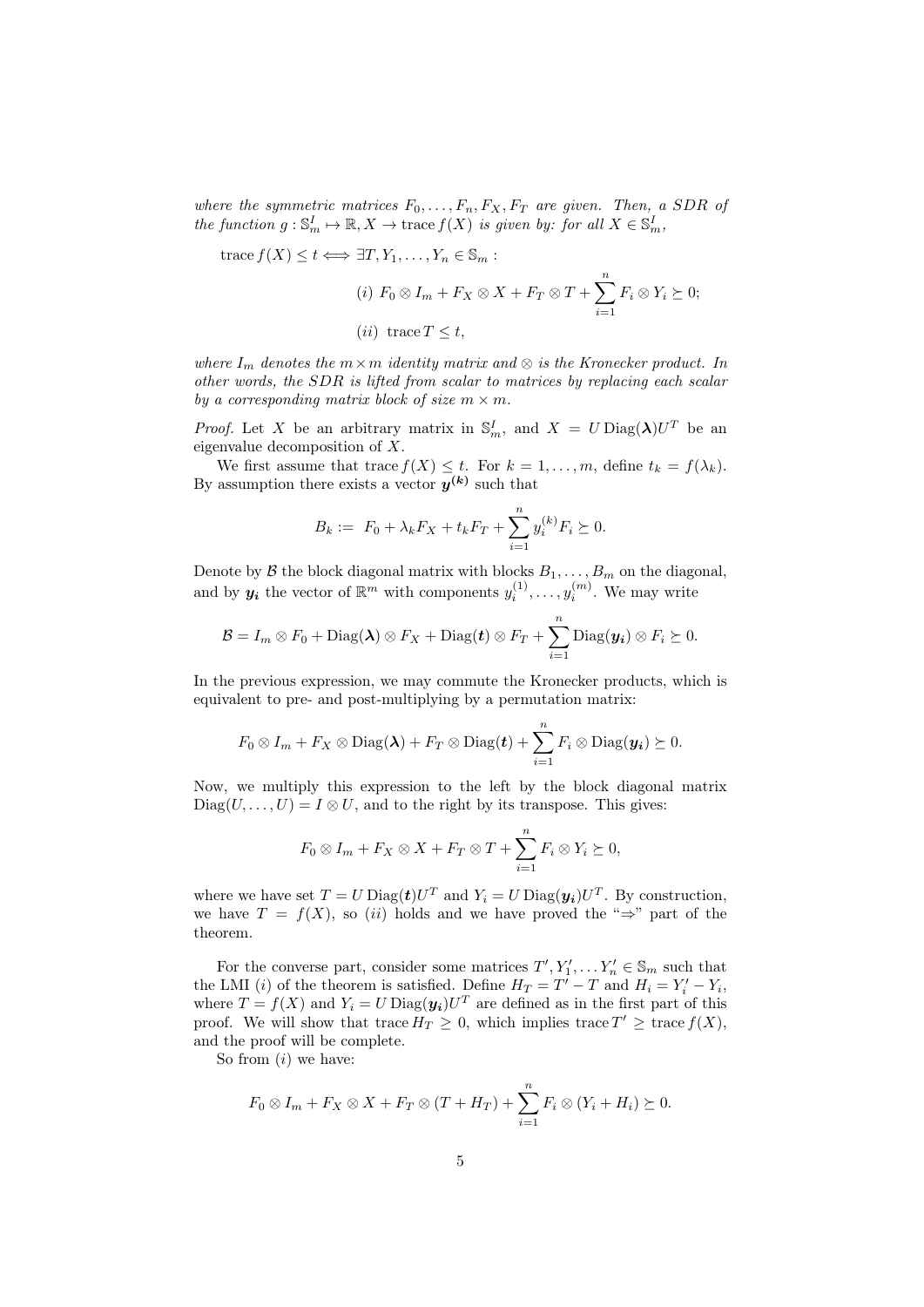Again, we multiply this expression to the left by  $I \otimes U^T$  and to the right by  $I \otimes U$ , and then we commute the Kronecker products. This gives:

$$
\text{Diag}(B_1,\ldots,B_m) + U^T H_T U \otimes F_T + \sum_{i=1}^n U^T H_i U \otimes F_i \succeq 0.
$$

For all  $k = 1, \ldots, m$ , this implies that the kth diagonal block is positive semidefinite:

$$
B_k + (U^T H_T U)_{k,k} F_T + \sum_{i=1}^n (U^T H_i U)_{k,k} F_i \succeq 0.
$$

According to the  $SDR$  of the scalar function  $f$ , it means that

$$
f(\lambda_k) \le t_k + (U^T H_T U)_{k,k},
$$

and since  $f(\lambda_k) = t_k$  we obtain  $(U^T H_T U)_{k,k} \geq 0$ . From there, it is easy to conclude:

trace 
$$
H_T
$$
 = trace  $H_T U U^T$  = trace  $U^T H_T U = \sum_{k=1}^m (U^T H_T U)_{k,k} \ge 0$ .

**Example 3.2.** A SDR of the function  $x \to x^p$ , where  $p \in \mathbb{Q}$  is briefly sketched in  $[5]$  (§3.3.1., examples 12 to 15) and given with more details in  $[1]$  (§2.3.h). (Note that this function is concave for  $p \in [0,1]$  and convex for other values of p.) For example, the epigraph of the convex function  $x \to x^{-4/3}$  mapping  $(0, \infty)$  onto itself, may be represented as follows: for all  $t \geq 0$ ,  $x > 0$ :

$$
x^{-4/3} \le t \Longleftrightarrow 1 \le x^4 t^3
$$
  

$$
\Longleftrightarrow \exists u \ge 0, v \ge 0: 1 \le xu, u^2 \le tv, v^2 \le t
$$
  

$$
\Longleftrightarrow \exists u \in \mathbb{R}, v \in \mathbb{R}: \begin{pmatrix} x & 1 \\ 1 & u \end{pmatrix} \succeq 0, \begin{pmatrix} t & u \\ u & v \end{pmatrix} \succeq 0, \begin{pmatrix} t & v \\ v & 1 \end{pmatrix} \succeq 0
$$

For the second equivalence, the " $\Leftarrow$ " part is clear and the " $\Rightarrow$ " part is obtained by setting  $u = t^{3/4}$  and  $v = t^{1/2}$ . The third equivalence is a standard use of the Schur complement lemma. By using Theorem [3.1,](#page-5-0) we obtain a SDR of the function  $X \to \text{trace } X^{-4/3}$ :

$$
\operatorname{trace} X^{-4/3} \le t \Longleftrightarrow \exists U, V, T \in \mathbb{S}_m : \begin{cases} \begin{pmatrix} X & I_m \\ I_m & U \end{pmatrix} \succeq 0 \\ \begin{pmatrix} T & U \\ U & V \end{pmatrix} \succeq 0, \\ \begin{pmatrix} T & V \\ V & I_m \end{pmatrix} \succeq 0, \\ \begin{pmatrix} T & V \\ V & I_m \end{pmatrix} \succeq 0, \\ \operatorname{trace} T \le t \end{cases}
$$

 $\Box$ 

 $\Box$ 

Note however that LMI  $(i)$  of Theorem [3.1](#page-5-0) does not imply the stronger property  $f(X) \preceq T$ . As a counter-example, consider the function  $f(x) = x^4$ , which admits the SDR

$$
x^4 \le t \Longleftrightarrow \exists u \in \mathbb{R} : \left( \begin{array}{cc} u & x \\ x & 1 \end{array} \right) \succeq 0, \left( \begin{array}{cc} t & u \\ u & 1 \end{array} \right) \succeq 0.
$$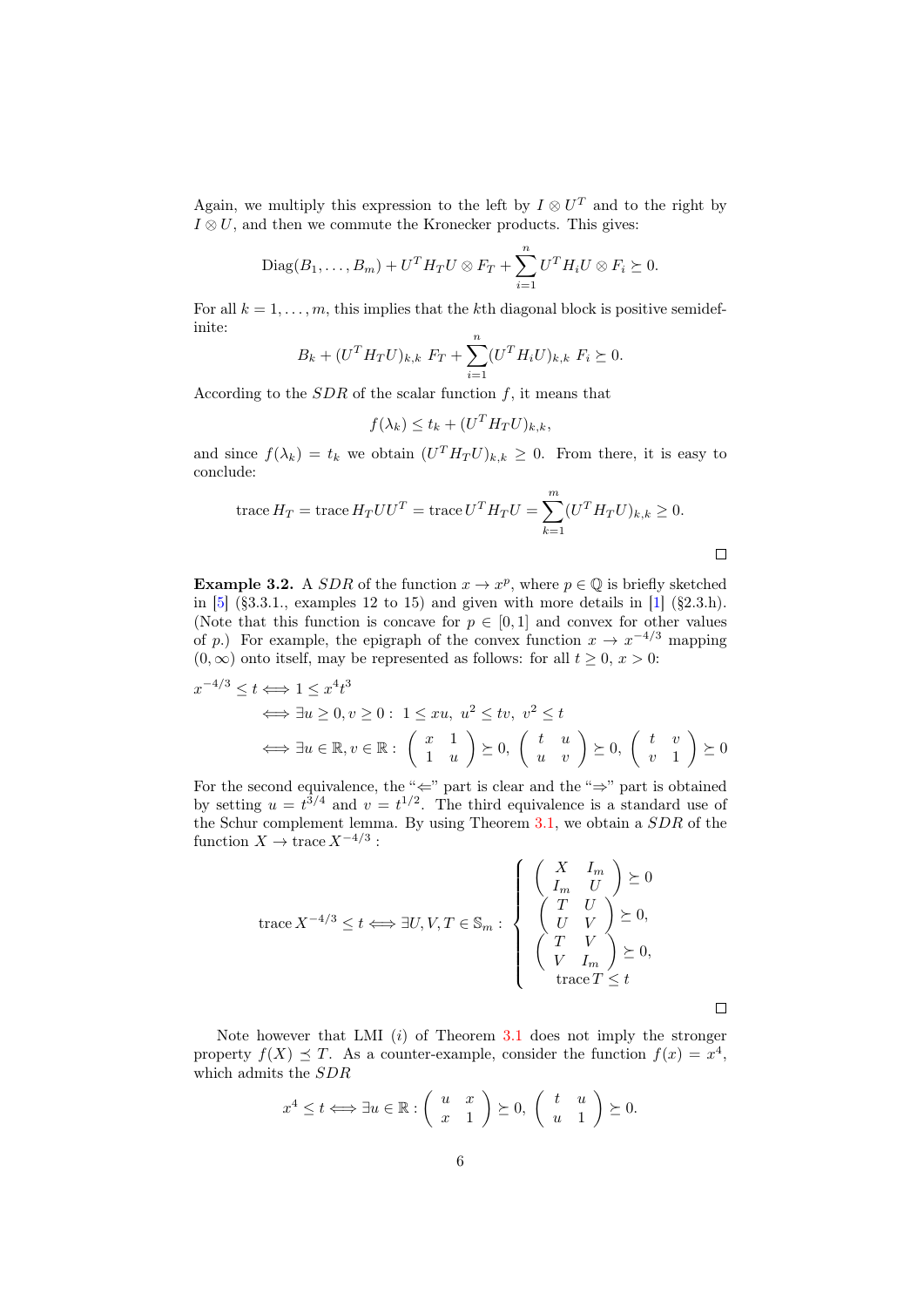If we set  $X = \begin{pmatrix} 1 & 1 \\ 1 & 2 \end{pmatrix}$ ,  $U = \begin{pmatrix} 3 & 3 \\ 3 & 5 \end{pmatrix}$  and  $T = \begin{pmatrix} 18 & 24 \\ 24 & 34 \end{pmatrix}$ , the reader can check that the LMI  $(i)$  of Theorem [3.1](#page-5-0) holds:

$$
\left(\begin{array}{cc} U & X \\ X & I_2 \end{array}\right) \succeq 0, \left(\begin{array}{cc} T & U \\ U & I_2 \end{array}\right) \succeq 0,
$$

but  $X^4 \npreceq T$ . In the next section, we show that this stronger property holds for  $f: x \to x^p$  when  $p \in \mathbb{Q} \cap (0,1].$ 

### 4 Semidefinite representation of  $A \sharp_p B$

Throughout this section,  $p$  denotes a rational number in  $(0, 1]$ , and we choose two integers  $\alpha$  and  $\beta$  such that  $p = \frac{\alpha}{\beta}$  and  $0 < \alpha \leq \beta$ . We are going to show that the lifted SDR of the function  $f_p$  mapping  $\mathbb{R}_+$  onto itself and defined by  $f(x) = x^p$ , also provides an extremal representation of  $X^p$ . In other words, there is a  $SDr$  set  $S \subset \mathbb{S}^+_m$  for which  $X^p$  is the largest element with respect to Löwner ordering. In fact, we will prove a stronger statement: for any  $A \in \mathbb{S}^+_m$ and  $B \in \mathbb{S}_{m}^{++}$ , the matrix  $B \sharp_p A = B^{\frac{1}{2}} (B^{-\frac{1}{2}}AB^{-\frac{1}{2}})^p B^{\frac{1}{2}}$ , which is the point of coordinate p on the geodesic from B to  $A$ , is the largest element of a  $SDr$  set. The matrix power  $A^p$  arises as the particular case  $B = I_m$ .

To do this, we first present the construction of the SDR of  $\tilde{f}_p$ :  $(a,b) \to a^p b^{1-p}$ . As explained in [\[1\]](#page-16-3), this SDR is based on binary trees whose nodes contain variables. Note that in a perfect binary tree, every node of depth k can be index by an element of  $\Gamma_k := \{L, R\}^k$ , which indicates the sequence of *left* or *right* turns needed to reach this node from the root of the tree. For example, a perfect binary tree  $T$  of depth 2 is indexed as follows:



We denote by  $\mathcal{T}_n = \Gamma_0 \cup \ldots \cup \Gamma_n$  the set of node indices in a perfect binary trees of depth n, so that  $(\mathbb{S}_m)^{\mathcal{T}_n}$  represents the set of binary trees of depth n, whose nodes are matrices of  $\mathbb{S}_m$ . The concatenation of tree indices is denoted by  $\sqcup$ , so that for example,  $LR \sqcup L = LRL \in \Gamma_3$ . We define n as the integer such that  $2^{n-1} < \beta \leq 2^n$ , and  $\chi_{\alpha,\beta}$  as the following formal sequence of length  $2^n$ , which is formed with characters in the alphabet  $\{A, B, X\}$ :

$$
\chi_{\alpha,\beta} := (\underbrace{A,\ldots,A}_{\alpha \text{ times}}, \underbrace{B,\ldots,B}_{(\beta-\alpha) \text{ times}}, \underbrace{X,\ldots,X}_{(2^n-\beta) \text{ times}}).
$$

Now, let  $\sigma$  be any one of the permutations of  $\chi_{\alpha,\beta}$ , and let A, B be two arbitrary matrices (respectively in  $\mathbb{S}_m^+$  and  $\mathbb{S}_m^{++}$ ). The elements of  $\sigma$  are indexed by  $\gamma \in \Gamma_n$ , in the order corresponding to the leaves of a tree of depth  $n$  from left to right. For example, if  $\sigma = (A, B, X, B)$ , we have  $\sigma_{LL} = A$ ,  $\sigma_{RL} = X$ , and  $\sigma_{LR} = \sigma_{RR} = B$ . Let us now define for all  $\gamma \in \Gamma_n$  the function  $\hat{\sigma}_{\gamma}$ , mapping  $\mathbb{S}_m^+$  to either  $A, B$ , or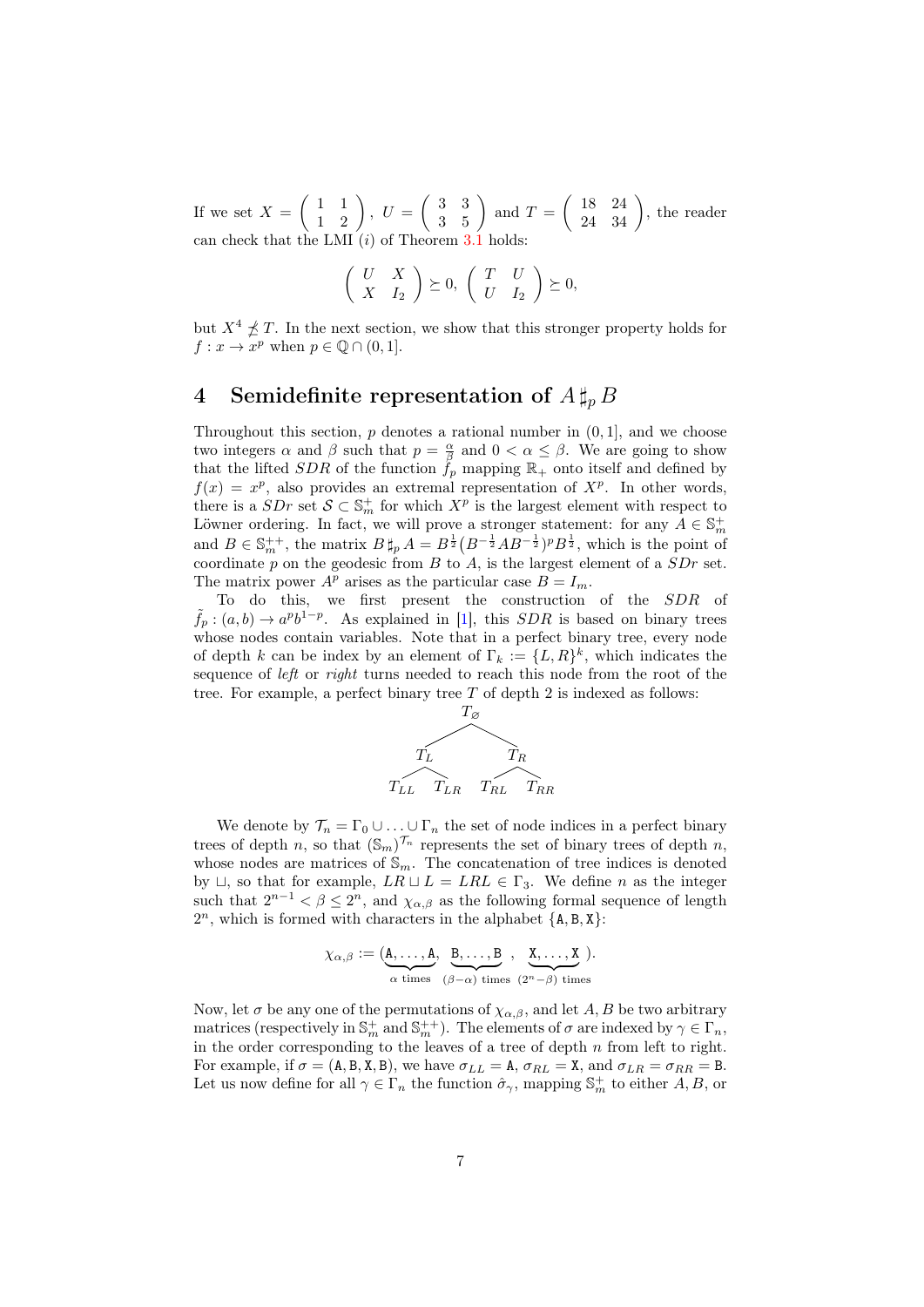$X$  as follows:

$$
\forall X \in \mathbb{S}_m^+, \hat{\sigma}_\gamma(X) = \begin{cases} A & \text{if } \sigma_\gamma = \mathbf{A} \\ B & \text{if } \sigma_\gamma = \mathbf{B} \\ X & \text{if } \sigma_\gamma = \mathbf{X} \end{cases}
$$
(9)

With a slight abuse of notation, we will write  $\sigma_{\gamma}(X)$  instead of  $\hat{\sigma}_{\gamma}(X)$  in the remaining of this paper. (So  $\sigma_{\gamma}$  denotes a character in {A, B, X}, while  $\sigma_{\gamma}(X)$ denotes the corresponding matrix in  $\mathbb{S}_m^+$ .) Similarly, we will simply write  $\sigma(X)$ to denote the sequence  $(\hat{\sigma}_{\gamma}(X))_{\gamma \in \Gamma_n}$ .

We can now construct the  $SDR$  of  $\tilde{f}_p$  (already lifted to  $\mathbb{S}^+_m$  by considering matrix blocks instead of scalar variables). It involves a tree whose root is  $X$ , leaves are defined by  $\sigma$ , and a LMI related to the matrix geometric mean must be satisfied at each node:

$$
\mathcal{S}(\sigma) = \{ X \in \mathbb{S}_m^+ : \exists T \in (\mathbb{S}_m)^{\mathcal{T}_n} : (i) \ T_{\varnothing} = X; (ii) \ \forall \gamma \in \Gamma_n, \ T_{\gamma} = \sigma_{\gamma}(X); (iii) \ \forall k = 0, \dots, n - 1, \ \forall \gamma \in \Gamma_k, \ \left( \begin{array}{cc} T_{\gamma \sqcup L} & T_{\gamma} \\ T_{\gamma} & T_{\gamma \sqcup R} \end{array} \right) \succeq 0 \}
$$

**Example 4.1.** If  $p = 1/3$ , we have  $\alpha = 1$ ,  $\beta = 3$ ,  $n = 2$ , and  $\sigma$  must contain respectively  $\alpha = 1$ ,  $(\beta - \alpha) = 2$ , and  $(2^{n} - \beta) = 1$  copies of A, B, and X. If  $\sigma = (A, X, B, B)$ , the set  $\mathcal{S}(\sigma)$  is defined through a tree of the form

<span id="page-9-0"></span>

The property (iii) in the definition of  $\mathcal{S}(\sigma)$  implies that  $T_R$  satisfies

$$
\left(\begin{array}{cc} B & T_R \\ T_R & B \end{array}\right) \succeq 0.
$$

So by Equation [\(3\)](#page-5-1) we have  $T_R \preceq B$ , and the definition of  $\mathcal{S}(\sigma)$  simplifies to:

$$
X \in \mathcal{S}(\sigma) \Longleftrightarrow \exists T_L \in \mathbb{S}_m : \begin{pmatrix} T_L & X \\ X & B \end{pmatrix} \succeq 0, \begin{pmatrix} A & T_L \\ T_L & X \end{pmatrix} \succeq 0.
$$

Generally speaking, we point out that the order of the elements in the permutation  $\sigma$  can be chosen such that the definition of  $\mathcal{S}(\sigma)$  involves no more than  $2(n-1) = O(\log \beta)$  LMIs of size  $2m \times 2m$ :

<span id="page-9-1"></span>**Proposition 4.2.** The permutation  $\sigma$  of  $\chi_{\alpha,\beta}$  can always be chosen such that  $S(\sigma)$  admits an SDR involving no more than  $2(n-1) = O(\log \beta)$  LMIs of size  $2m \times 2m$ , and no more than  $2n - 3 = O(\log \beta)$  additional variables  $T_{\gamma} \in \mathbb{S}_m$ .

A constructive proof of this result is sketched in appendix.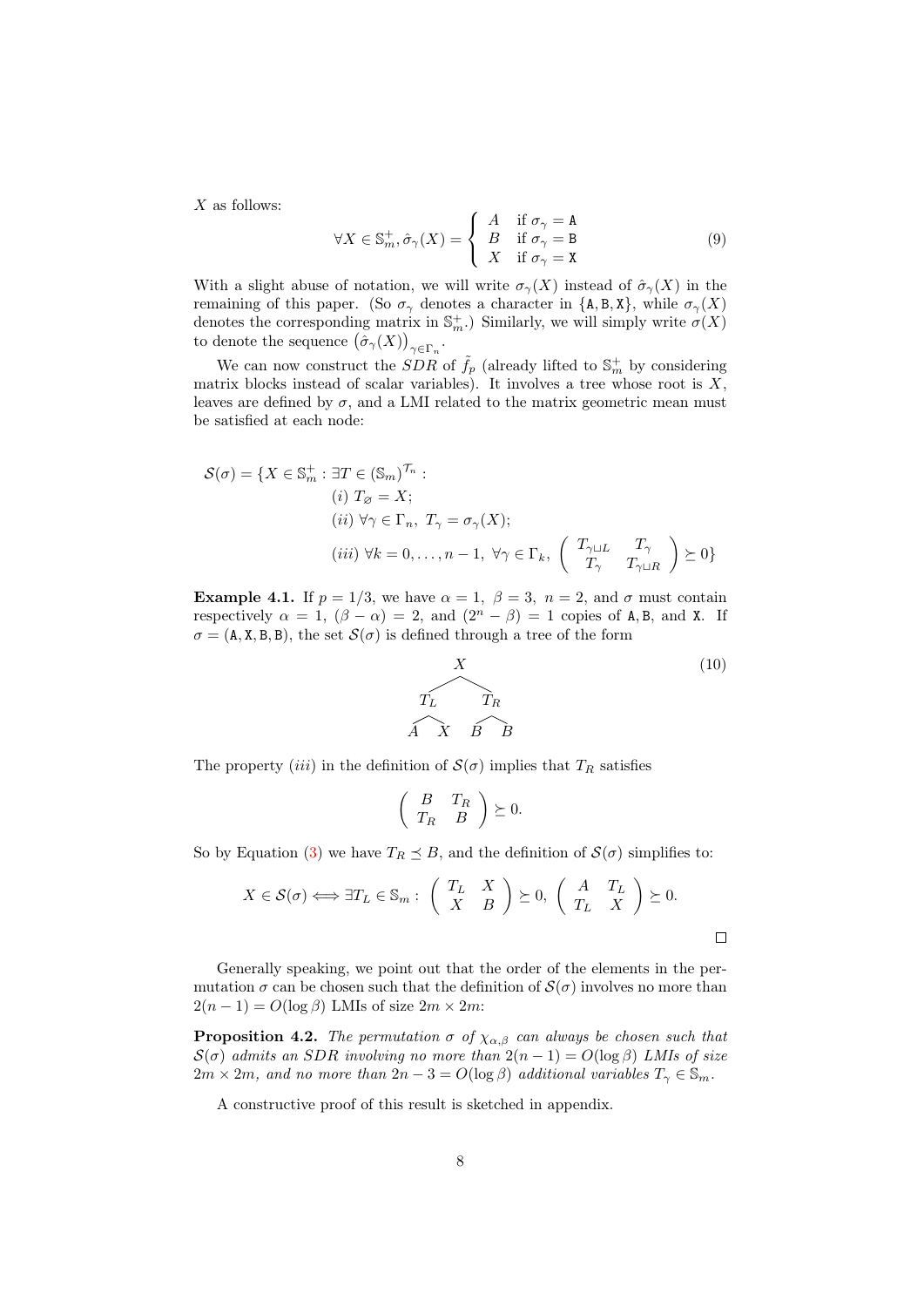Now, as a consequence of Equation  $(3)$ , observe that property  $(iii)$  in the definition of  $\mathcal{S}(\sigma)$  implies  $T_{\gamma} \preceq T_{\gamma \sqcup L}$   $\sharp T_{\gamma \sqcup R}$  (if the geometric mean is well defined, i.e.  $T_{\gamma\sqcup L}, T_{\gamma\sqcup R} \in \mathbb{S}_{m}^{++}$ . By operator monotonicity of the matrix geometric mean (see [\(6\)](#page-5-2)), we see that if the matrices  $A, B, X, T<sub>L</sub>$  and  $T<sub>R</sub>$  of Tree [\(10\)](#page-9-0) are positive definite, then:

$$
X \preceq T_L \sharp T_R \preceq (A \sharp X) \sharp (B \sharp B).
$$

In the general case, we can bound  $X$  from above (with respect to Löwner ordering) by an expression with nested "]-operations" in the binary tree whose leaves are defined through  $\sigma$ . Formally, for any two collections  $\zeta, \zeta' \in (\mathbb{S}_m^+)^{\Gamma_n}$  of  $2<sup>n</sup>$  positive definite matrices indexed by tree indices, i.e.

$$
\forall \gamma \in \Gamma_n, \quad \varsigma_{\gamma} \in \mathbb{S}_m^+, \varsigma_{\gamma}' \in \mathbb{S}_m^+,
$$

we define the juxtaposition  $\varsigma \sqcap \varsigma' \in (\mathbb{S}_m^+)^{\Gamma_{n+1}}$  as follows:

$$
\forall \gamma \in \Gamma_n, \ (\varsigma \sqcap \varsigma')_{L \sqcup \gamma} = \varsigma_{\gamma}, \quad (\varsigma \sqcap \varsigma')_{R \sqcup \gamma} = \varsigma'_{\gamma}.
$$

Note that if  $n \geq 1$ , any sequence  $\varsigma \in (\mathbb{S}_m^+)^{\Gamma_n}$  can be uniquely decomposed as  $\varsigma = \varsigma^{[L]} \sqcap \varsigma^{[R]},$  where the subsequences  $\varsigma^{[L]}$  and  $\varsigma^{[R]}$  are elements of  $(\mathbb{S}_m^+)^{\Gamma_{n-1}}$ . This allows us to define inductively the *nested sharp operator*  $\#$ , which acts from  $(\mathbb{S}_m^{++})^{\Gamma_n}$  onto  $\mathbb{S}_m^{++}$  as follows:

$$
\left\{\begin{array}{ccc} \forall \varsigma\in(\mathbb{S}^{++}_m)^{\Gamma_0}, & \#(\varsigma):=\varsigma_{\varnothing}; \\ \forall \varsigma=\varsigma^{[L]}\sqcap \varsigma^{[R]}\in(\mathbb{S}^{++}_m)^{\Gamma_n},\ n\geq 1, & \#(\varsigma):=\big(\#(\varsigma^{[L]})\big) \ \ \sharp\ \ \big(\#(\varsigma^{[R]})\big). \end{array}\right.
$$

With a straightforward induction, we can now obtain the following lemma:

**Lemma 4.3.** If  $A$  and  $B$  are positive definite, then

$$
X \in \mathcal{S}(\sigma) \Longrightarrow X \preceq \#(\sigma(X)).
$$

We can finally give the main result of this section:

<span id="page-10-0"></span>**Theorem 4.4** (Extremal representation of  $B \sharp_p A$ ). Let  $p = \frac{\alpha}{\beta}$ ,  $0 < \alpha \le \beta$ ,  $\alpha \in \mathbb{N}, \beta \in \mathbb{N}, A \in \mathbb{S}_m^+, B \in \mathbb{S}_m^{++}$ , and let  $\sigma$  be an arbitrary permutation of  $\chi_{\alpha,\beta}$ . Then,  $B \sharp_p A$  satisfies the following extremal property

$$
B\,\sharp_p\,A = \max_{\preceq} \{ X \in \mathbb{S}_m^+ : X \in \mathcal{S}(\sigma) \}.
$$

*Proof.* Let  $A \in \mathbb{S}_{m}^{++}$  be an arbitrary positive definite matrix. We are first going to show that  $B\sharp_p^* A = \max_{\preceq} \{ X \in \mathbb{S}_m^{++} : X \in \mathcal{S}(\sigma) \}.$  The general statement where  $A \in \mathbb{S}_m^+$  may be singular will be obtained at the end of this proof by continuity. Our proof relies on the following lemma:

<span id="page-10-1"></span>**Lemma 4.5.** If A and B are positive definite, then  $X = B \sharp_p A$  is a solution of the equation

$$
X = \#(\sigma(X)).
$$

Proof of the lemma.

Define a sequence  $\sigma'(X)$ , such that for all  $\gamma \in \Gamma_n$ ,

$$
\sigma'_{\gamma}(X) = B^{-\frac{1}{2}} \sigma_{\gamma}(X) B^{-\frac{1}{2}}.
$$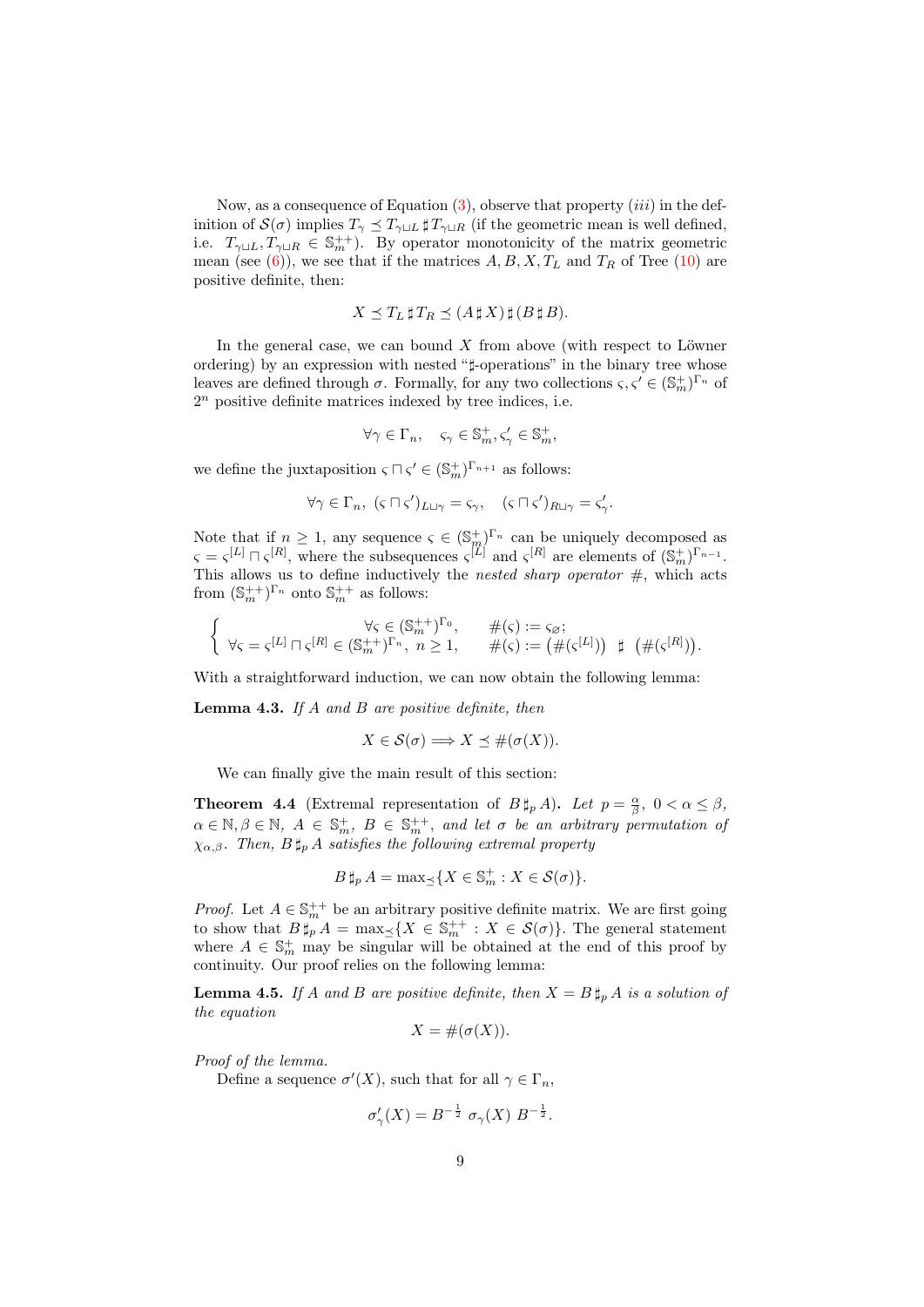Set  $Y = B^{-\frac{1}{2}}AB^{-\frac{1}{2}}$ , so that the elements of  $\sigma'(B \sharp_p A)$  are all in  $\{Y, I_m, Y^p\}$ , and hence they commute. A simple induction shows that  $\#(\sigma'(B\,\sharp_p A)) = Y^p$ (the geometric means are easy to compute when the matrices commute, see [\(5\)](#page-5-3)). By congruence invariance (see  $(7)$ ),

$$
\#(\sigma(B\,\sharp_p A)) = B^{\frac{1}{2}} \#(\sigma'(B\,\sharp_p A)) B^{\frac{1}{2}}
$$

$$
= B^{\frac{1}{2}} Y^p B^{\frac{1}{2}}
$$

$$
= B \,\sharp_p A.
$$

 $\Box$ 

*Proof of Theorem [4.4](#page-10-0) (continued).* Let  $X \in \mathbb{S}_{m}^{++}$  such that  $X \in \mathcal{S}(\sigma)$ , and let  $T \in (\mathbb{S}_m)^{\mathcal{T}_n}$  be a tree satisfying properties  $(i) - (iii)$  of the definition of  $\mathcal{S}(\sigma)$ . Define a new tree  $T'$  as follows:

$$
\forall \gamma \in \Gamma_{n-1}, \ T'_{\gamma} := T_{\gamma \sqcup L} \, \sharp \, T_{\gamma \sqcup R} \succeq T_{\gamma},
$$

and

$$
\forall \gamma \in \Gamma_k, \ T_\gamma' := T_{\gamma \sqcup L}' \ \sharp \ T_{\gamma \sqcup R}' \succeq T_\gamma
$$

for  $k = (n - 2), \ldots, 0$ . By construction, the root of T' is  $X' := T'_{\varnothing} = \#(\sigma(X)) \succeq X$ . It remains to define the leaves of T', which we do according to  $\sigma(X')$ :

$$
\forall \gamma \in \Gamma_n, \ T'_\gamma := \sigma_\gamma(X') \succeq T_\gamma.
$$

By construction, it is clear that  $T'$  satisfies the property *(iii)* of the definition of  $\mathcal{S}(\sigma)$  for the depth levels  $k = 0, \ldots, n-2$ . For a  $\gamma \in \Gamma_{n-1}$ , *(iii)* also holds, because

$$
\left(\begin{array}{cc}T'_{\gamma\sqcup L} & T'_{\gamma}\\T'_{\gamma} & T'_{\gamma\sqcup R}\end{array}\right)\succeq \left(\begin{array}{cc}T_{\gamma\sqcup L} & T'_{\gamma}\\T'_{\gamma} & T_{\gamma\sqcup R}\end{array}\right)\succeq 0,
$$

where the first inequality follows from  $T'_{\gamma\sqcup L} \succeq T_{\gamma\sqcup L}$ ,  $T'_{\gamma\sqcup R} \succeq T_{\gamma\sqcup R}$ , and the second inequality is a consequence of  $T'_{\gamma} = T_{\gamma \sqcup L} \sharp T_{\gamma \sqcup R}$ . This shows that X<sup>1</sup> belongs to  $\mathcal{S}(\sigma)$ , too.

Define  $h: \mathbb{S}_m^{++} \mapsto \mathbb{S}_m^{++}$ ,  $X \to \#(\sigma(X))$ . So far, we have shown that  $X \in \mathcal{S}(\sigma) \Longrightarrow \begin{bmatrix} h(X) \succeq X \end{bmatrix}$  and  $h(X) \in \mathcal{S}(\sigma)$ . By using the convexity property of the Riemannian metric (Equation  $(8)$ ), a simple induction shows that h is a contraction mapping with a contraction factor equal to the fraction of the number of elements of  $\sigma$  that take the value X:

$$
\forall X, X' \in \mathbb{S}_m^{++}, \ \delta_2(h(X), h(X')) \le \frac{2^n - \beta}{2^n} \delta_2(X, X') < \delta_2(X, X').
$$

Hence, the mapping  $X \to h(X)$  is contractive in the space  $\mathbb{S}_m^{++}$  equipped with the Riemannian metric  $\delta_2$ . It is known that this space is complete (see e.g. [\[15\]](#page-17-7)), and hence we can apply the Banach fixed point theorem: the fixed point equation  $X = h(X)$  has a unique solution  $X^* \in \mathbb{S}_{m}^{++}$ . Moreover for all  $X \in \mathbb{S}_{m}^{++}$  the sequence defined by  $X_0 = X$ ,  $X_{i+1} = h(X_i)$  converges to  $X^*$ . In particular, if  $X \in \mathcal{S}(\sigma)$ , our previous discussion shows that  $X \preceq X^*$ . Moreover, we can construct a tree with leaves defined by  $\sigma(X^*)$ , and such that all non-leaf node is the geometric mean of its two children, so that the root will be  $h(X^*) = X^*$ .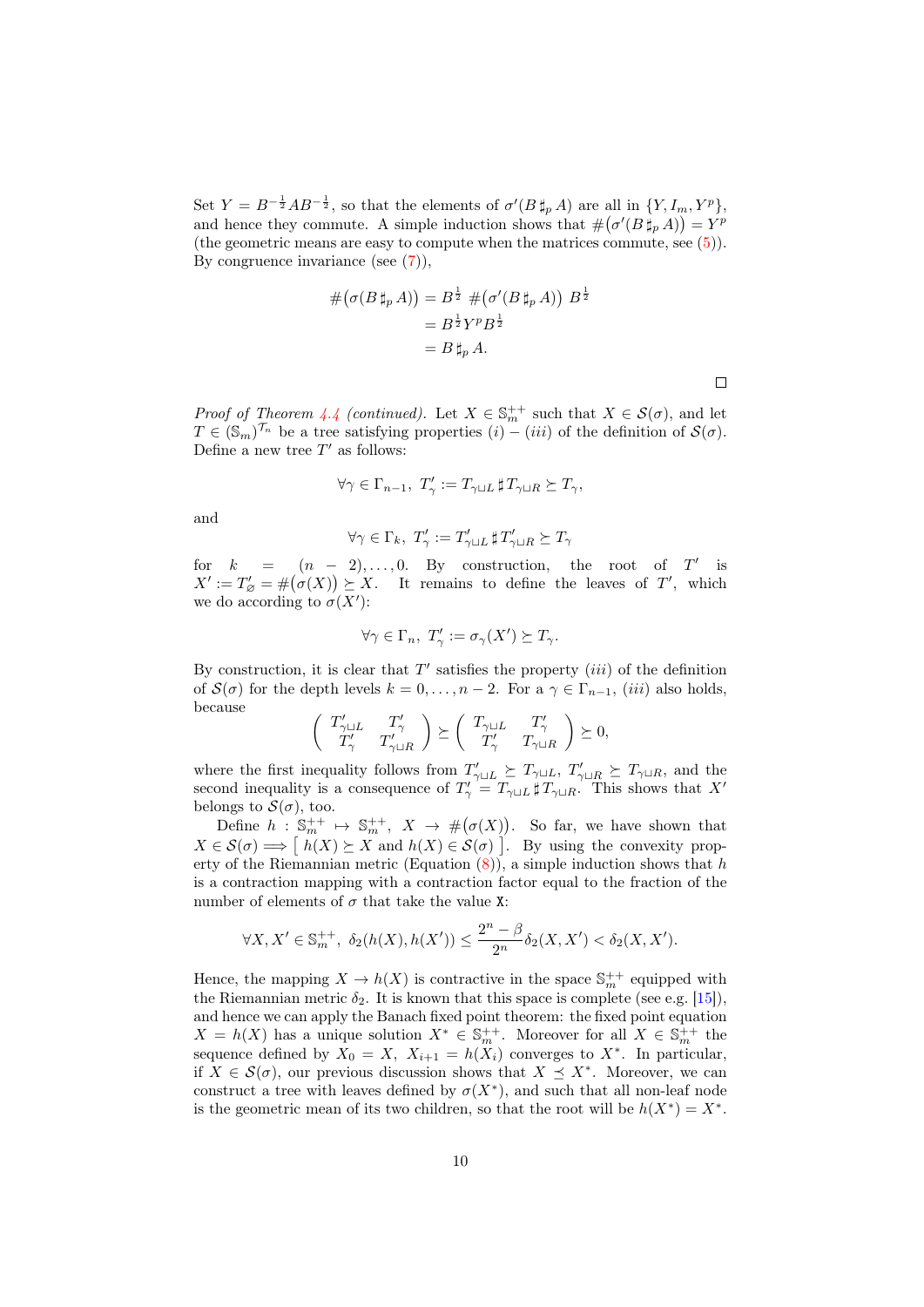So,  $X^* \in \mathcal{S}(\sigma)$  is the largest element of  $\mathcal{S}(\sigma)$ . Finally, we know from Lemma [4.5](#page-10-1) that  $X^* = B \sharp_p A$ .

It remains to show that the statement of the theorem remains valid when the matrix  $A \in \mathbb{S}_m^+$  is singular. We will first show that  $B \sharp_p A \in \mathcal{S}(\sigma)$ . Consider a tree T with leaves  $\sigma(B\,\sharp_p A)$ . Since the matrix  $B\,\sharp_p A = B^{\frac{1}{2}}(B^{-\frac{1}{2}}AB^{-\frac{1}{2}})^pB^{\frac{1}{2}}$ is singular, we may not define the non-leaf nodes of this tree using geometric means. However, observe that every leaf is of the form  $B \sharp_k A$ , with  $k \in \{0, p, 1\}$ . Hence, we define the non-leaf nodes of T by the following relation: if  $T_{\gamma \sqcup L} = B \sharp_{k_1} A$  and  $T_{\gamma \sqcup R} = B \sharp_{k_2} A$ , then  $T_{\gamma} := B \sharp_{\frac{k_1 + k_2}{2}} A$ . It is easy to check that the property *(iii)* of the definition of  $S(\sigma)$  is satisfied for the resulting tree T. A simple induction shows that the root of this tree is

$$
T_{\varnothing} = B \,\sharp_{\frac{n_{\mathtt{A}}(\sigma) + pn_{\mathtt{X}}(\sigma)}{2^n}}\,A,
$$

where  $n_{\mathbf{A}}(\sigma)$  and  $n_{\mathbf{X}}(\sigma)$  represent the number of times that A and X appear in the sequence  $\sigma$ . Replacing  $n_{\mathbf{A}}(\sigma)$  by  $\alpha$  and  $n_{\mathbf{X}}(\sigma)$  by  $2^n - \beta$ , we find  $T_{\varnothing} = B \sharp_p A$ . This shows that  $B \sharp_p A \in \mathcal{S}(\sigma)$ .

Until now the matrices  $A$  and  $B$  were fixed, but now we need to let  $A$  vary so we introduce the notation  $\bar{\sigma}_{A'}(X)$  to represent the sequence of length  $2^n$  which is identical to  $\sigma(X)$ , except for the elements A that are replaced by A':

$$
(\bar{\sigma}_{A'}(X))_{\gamma} := \left\{ \begin{array}{ll} A' & \text{if } \sigma_{\gamma} = \texttt{A}; \\ B & \text{if } \sigma_{\gamma} = \texttt{B}; \\ X & \text{if } \sigma_{\gamma} = \texttt{X}. \end{array} \right.
$$

In particular,  $\bar{\sigma}_A(X) = \sigma(X)$  for all  $X \in \mathbb{S}_m^+$ . We also define the set

$$
\bar{\mathcal{S}}(\sigma) := \{ (A', X) \in \mathbb{S}_m^+ \times \mathbb{S}_m^+ : X \in \mathcal{S}(\bar{\sigma}_{A'}) \}.
$$

Note that  $\bar{S}(\sigma)$  is  $SDr$  by construction, and hence convex.

Now, choose a sequence  $A_i \in \mathbb{S}_m^{++}$  such that  $A_i \to A$  as  $i \to \infty$ , as well as a sequence  $\epsilon_i > 0$  such that  $\epsilon_i \to 0$ . We know that  $(A_i, B \sharp_p A_i) \in \overline{S}(\sigma)$  for all *i*. Let  $X \in \mathcal{S}(\sigma)$ , so that  $(A, X) \in \overline{\mathcal{S}}(\sigma)$  and define  $A_i' := (1 - \epsilon_i)A + \epsilon_i A_i$ ,  $X'_i := (1 - \epsilon_i)X + \epsilon_i B \sharp_p A_i$ . By convexity of  $\bar{S}(\sigma)$ , we have  $(A'_i, X'_i) \in \bar{S}(\sigma)$ . Moreover, since the matrices  $A'_i$  and  $X'_i$  are positive definite, we know that  $X_i' \preceq B \sharp_p A_i'$ . By taking the limit, we obtain  $X \preceq B \sharp_p A$ . This completes the proof. П

Corollary 4.6. Let  $p = \frac{\alpha}{\beta}$ ,  $0 < \alpha \le \beta$ , and for all  $U, X \in \mathbb{S}^+_m$  let  $\sigma_X(U)$  be a permutation of  $\chi_{\alpha,\beta}(X, I_m, U)$  (the order of the elements in  $\sigma_X(U)$  does not depend on X and U). If K is a  $m \times r$  – matrix, then the concave function  $X \to \text{trace } K^T X^p K$ , which maps  $\mathbb{S}_m^+$  to  $\mathbb{R}^+$ , has the following semidefinite representation: for all  $X \in \mathbb{S}_m^+$ ,

$$
t \leq \operatorname{trace} K^T X^p K \Longleftrightarrow \exists U \in \mathcal{S}(\sigma_X), t \leq \operatorname{trace} K^T UK.
$$

*Proof.* If  $t \leq \text{trace } K^T X^p K$ , we set  $U = X^p$ , so that  $t \leq \text{trace } K^T UK$  and by Theorem [4.4](#page-10-0)  $U \in \mathcal{S}(\sigma_X)$ . Conversely, assume that  $U \in \mathcal{S}(\sigma_X)$ . We know from previous theorem that  $U \preceq X^p$ . Hence, we have trace  $MU \leq \text{trace } MX^p$  for all positive semidefinite matrix M. In particular,

trace 
$$
K^T UK
$$
 = trace  $KK^T U \leq$ trace  $KK^T X^p$  = trace  $K^T X^p K$ ,

from which the conclusion follows.

 $\Box$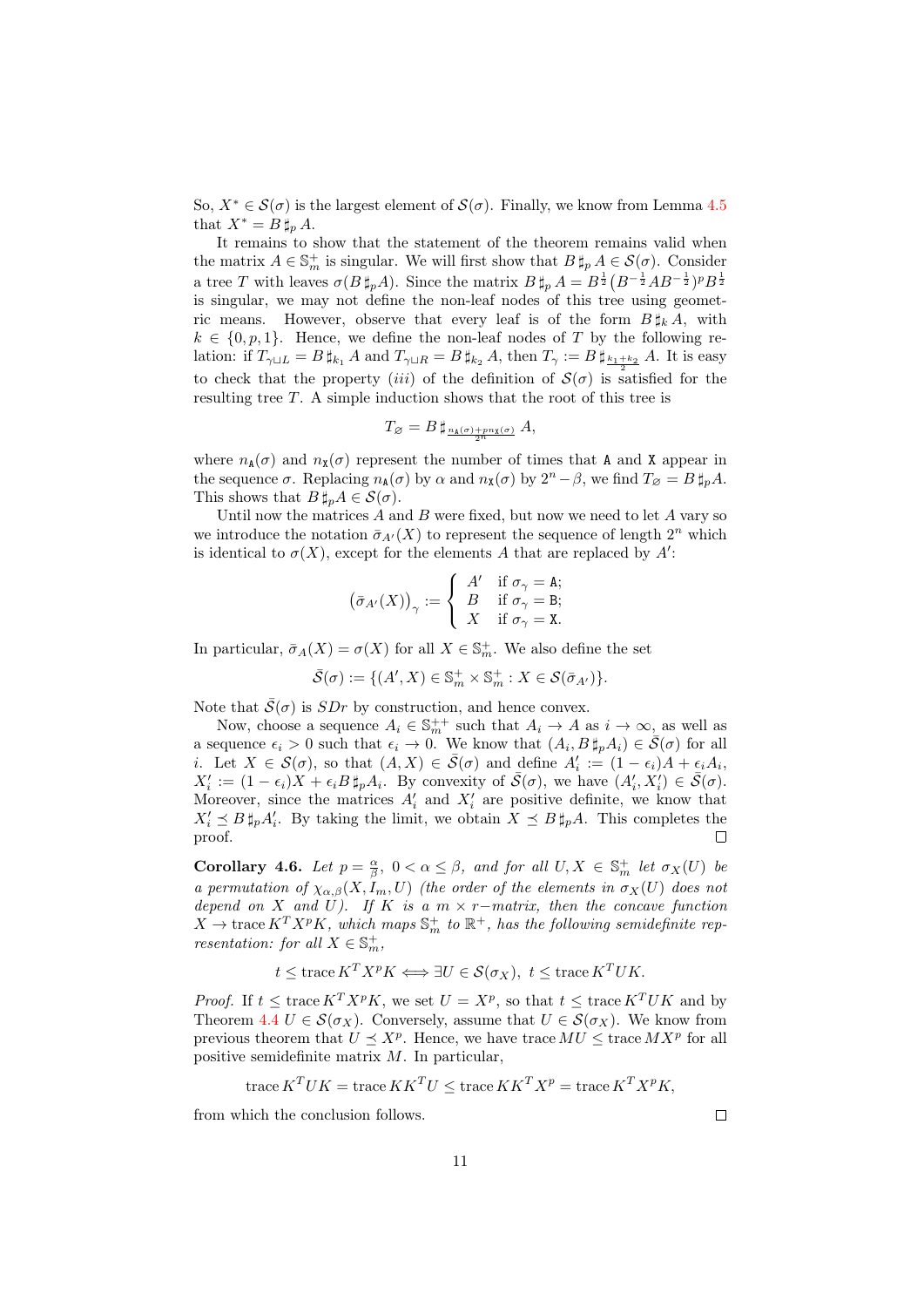Remark 4.7. In the recent years, many authors have proposed to generalize the definition of matrix geometric means for three or more matrices [\[4,](#page-16-4) [7,](#page-16-5) [9,](#page-16-6) [8\]](#page-16-7). In a seminal work, Ando, Li and Mathias [\[4\]](#page-16-4) have given a list of 10 properties that a "good" geometric mean should satisfy. A natural question arising from this paper is the following: is there a matrix geometric mean satisfying the ten properties of  $\mathcal{A}$ , that coincides with the largest element of a SDR set ? Interestingly, our result can be generalized in a straightforward way to give an extremal representation of the unique fixed point  $F(A_1, \ldots, A_N)$  of the map

$$
X \to \# \big( (A_1, A_2, \ldots, A_N, \underbrace{X, \ldots, X}_{2^n - N} ) \big),
$$

where the operand of  $\#$  is a sequence of  $(\mathbb{S}_m^{++})^{\Gamma_n}$ , with  $n \in \mathbb{N}$  such that  $2^{n-1} < N \leq 2^n$ . We claim that this fixed point satisfies most of the Ando-Li-Mathias properties, but the permutation invariance is not fulfilled: for a permutation  $\sigma$ ,  $F(A_1, \ldots, A_N) \neq F(A_{\sigma(1)}, \ldots, A_{\sigma(N)})$  in general.

#### <span id="page-13-0"></span>5 Numerical Results

In this section, we compare the CPU time required to solve problems of the form

<span id="page-13-3"></span><span id="page-13-1"></span>
$$
\min_{\substack{\boldsymbol{w} \ge \boldsymbol{0} \\ \sum_i w_i = 1}} \text{trace } f(\sum_{k=1}^s w_k M_k), \tag{P_f}
$$

by using the semidefinite representation of Theorem [3.1,](#page-5-0) and the one of Ben-Tal and Nemirovski [\[5\]](#page-16-0). This problem is inspired from the application to optimal experimental design that is presented in the introduction. For the sake of variety, we do not limit ourselves to power functions  $x \to x^p$  with  $p < 1$ . More precisely, assume that  $f: I \to \mathbb{R}$  is a convex real valued function defined on the interval  $I$ , an  $SDR$  of  $f$  is known:

$$
\forall x \in I, \ f(x) \le t \Longleftrightarrow \exists \mathbf{y} \in \mathbb{R}^n : \ F_0 + xF_X + tF_T + \sum_{i=1}^n y_i F_i \succeq 0,
$$

and the matrices  $M_1, \ldots, M_s \in \mathbb{S}_m^I$  are given. We compare the efficiency of the following two SD[P](#page-13-1) formulations of Problem  $(P_f)$ : the one with block matrices resulting from Theorem [3.1,](#page-5-0)

<span id="page-13-2"></span>
$$
\min_{X,T,\{Y_i\},\boldsymbol{w}} \text{trace } T \qquad (SDP_f - 1)
$$
\n
$$
\text{s.t.} \qquad F_0 \otimes I_m + F_X \otimes X + F_T \otimes T + \sum_{i=1}^n F_i \otimes Y_i \succeq 0;
$$
\n
$$
X = \sum_{k=1}^s w_k M_k, \quad \boldsymbol{w} \geq \mathbf{0}, \quad \sum_{k=1}^s w_k = 1,
$$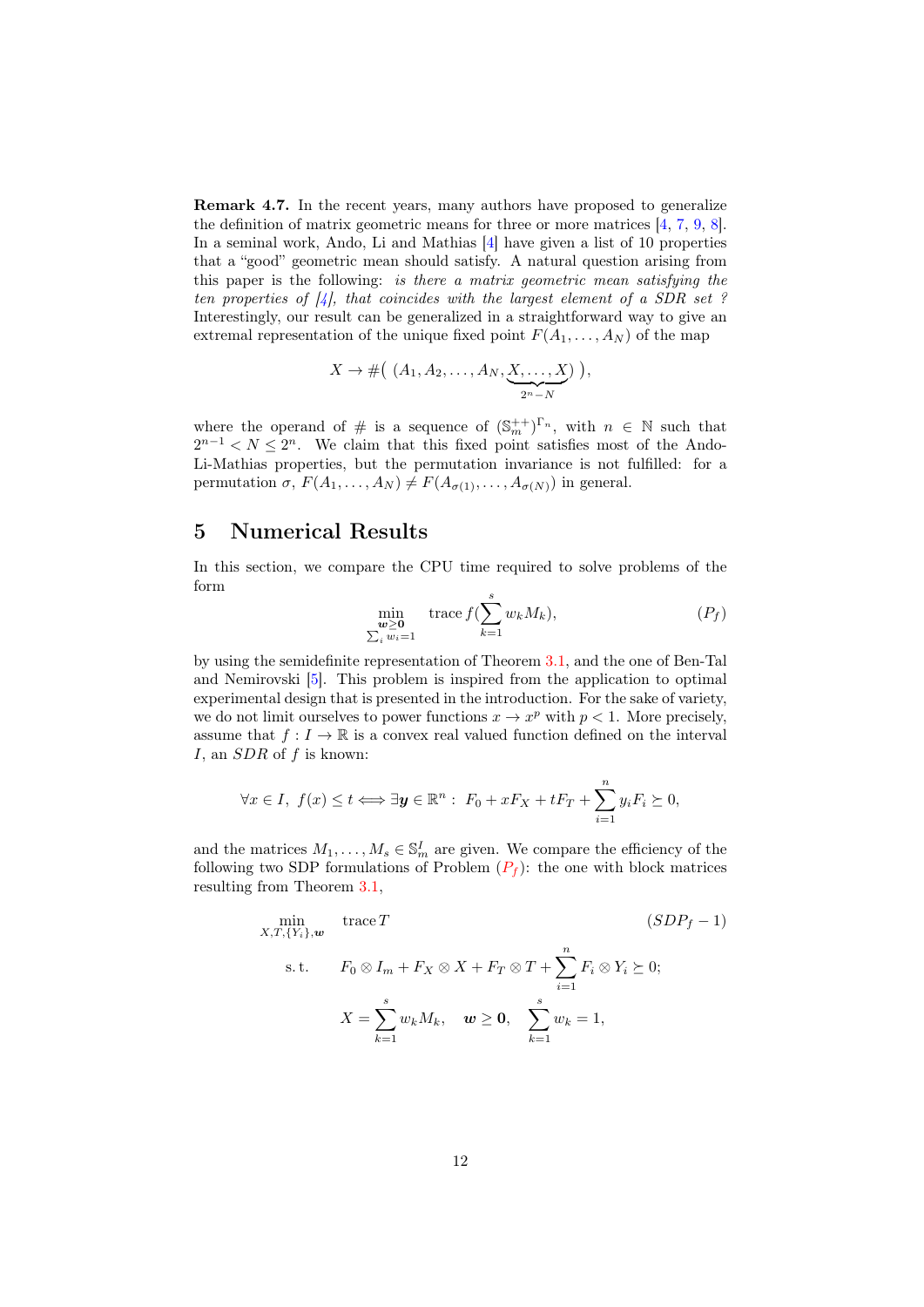| f(x)                 | Ι            | $\boldsymbol{m}$ | $CPU time(s)$ [SeDuMi] |                    | CPU time (s) [MOSEK] |                    |
|----------------------|--------------|------------------|------------------------|--------------------|----------------------|--------------------|
|                      |              |                  | $(SDP_f-1)$            | $(SDP_f-2)$        | $(SDP_f-1)$          | $(SDP_f - 2)$      |
|                      |              | 10               | 0.40                   | 0.80               | 0.05                 | 0.18               |
| $-x^{\frac{1}{3}}$   | $[0,\infty)$ | 25               | 5.16                   | 40.85              | 0.72                 | 6.92               |
|                      |              | 40               | 59.19                  | $706.43^{\dagger}$ | 3.47                 | $71.25^{b}$        |
|                      |              | 10               | 0.58                   | 1.28               | 0.08                 | 0.22               |
| $-x^{\frac{2}{5}}$   | $[0,\infty)$ | 25               | 20.38                  | 39.57              | 1.68                 | 5.88               |
|                      |              | 40               | 298.90                 | $799.77^{\dagger}$ | $19.33^{b}$          | 66.69 <sup>b</sup> |
|                      |              | 10               | 0.49                   | 0.90               | 0.10                 | 0.19               |
| $x^{\frac{-8}{7}}$   | $(0,\infty)$ | 25               | 22.38                  | $40.07^{\dagger}$  | 1.65                 | 4.96               |
|                      |              | 40               | 357.22                 | $691.75^{\dagger}$ | 14.65                | 61.87              |
|                      |              | 10               | 0.41                   | 1.23               | 0.07                 | 0.17               |
| $x^{\frac{7}{4}}$    | $[0,\infty)$ | 25               | 8.71                   | 39.95              | $1.19^{b}$           | 5.90 <sup>b</sup>  |
|                      |              | 40               | 120.16                 | $741.15^{\dagger}$ | 6.38 <sup>b</sup>    | $68.63^{b}$        |
|                      |              | 10               | 0.30                   | 0.76               | 0.05                 | 0.15               |
| $\frac{1}{x(1-x)}$   | (0, 1)       | 25               | 4.31                   | 37.21              | 0.37                 | 4.97               |
|                      |              | 40               | 51.79                  | $607.57^{\dagger}$ | 2.27                 | $61.44^{b}$        |
|                      |              | 10               | 0.75                   | 1.50               | 0.12                 | 0.24               |
| $g_{\text{conv}}(x)$ | $\mathbb R$  | 25               | 63.62                  | $43.08^{\dagger}$  | 2.94                 | 4.37               |
|                      |              | 40               | 1019.70                | $903.55^{\dagger}$ | 31.06                | $58.46^{b}$        |

<span id="page-14-1"></span>Table 1: C[P](#page-13-1)U time of two SDP formulations for Problem  $(P_f)$  with SeDuMi and MOSEK. The second column indicates the interval  $I$  where the function  $f$  is defined, and the third column specifies the size of the matrices  $M_i \in \mathbb{S}_m^I$ . The function  $g_{\text{conv}}$  in the last raw is defined in  $(11)$ . <sup>†</sup>The numbers displayed in italics for SeDuMi indicate that the solver stopped before reaching the optimality tolerance, because of numerical problems.  ${}^{\flat}$ The numbers displayed in italics for MOSEK indicate that the solver returned the near-optimal status.

and the SDP from  $[5]$  that bounds each Ky-Fan Norm of X:

<span id="page-14-0"></span>
$$
\min_{X, t, x, y, \sigma, \{Z_j\}} \sum_{j=1}^{m} t_j
$$
\n
$$
\text{s.t.} \quad F_0 + x_j F_X + t_j F_T + \sum_{i=1}^{n} y_i^{(j)} F_i \ge 0, \quad (j = 1, ..., m);
$$
\n
$$
x_1 \ge x_2 \ge ... \ge x_m;
$$
\n
$$
\sum_{k=1}^{j} x_k - j \sigma_j - \text{trace}(Z_j) \ge 0, \quad (j = 1, ..., m - 1);
$$
\n
$$
Z_j \ge 0, \quad (j = 1, ..., m - 1);
$$
\n
$$
Z_j - X + \sigma_j I_m \ge 0, \quad (j = 1, ..., m - 1);
$$
\n
$$
\text{trace } X = \sum_{j=1}^{m} x_j;
$$
\n
$$
X = \sum_{k=1}^{s} w_k M_k, \quad w \ge 0, \quad \sum_{k=1}^{s} w_k = 1.
$$
\n(1)

Our computational results are summarized in Table [1.](#page-14-1) Besides rational power functions, we have also consider the function  $f : (0,1) \mapsto \mathbb{R}$ ,  $x \to \frac{1}{x(x-1)}$ ,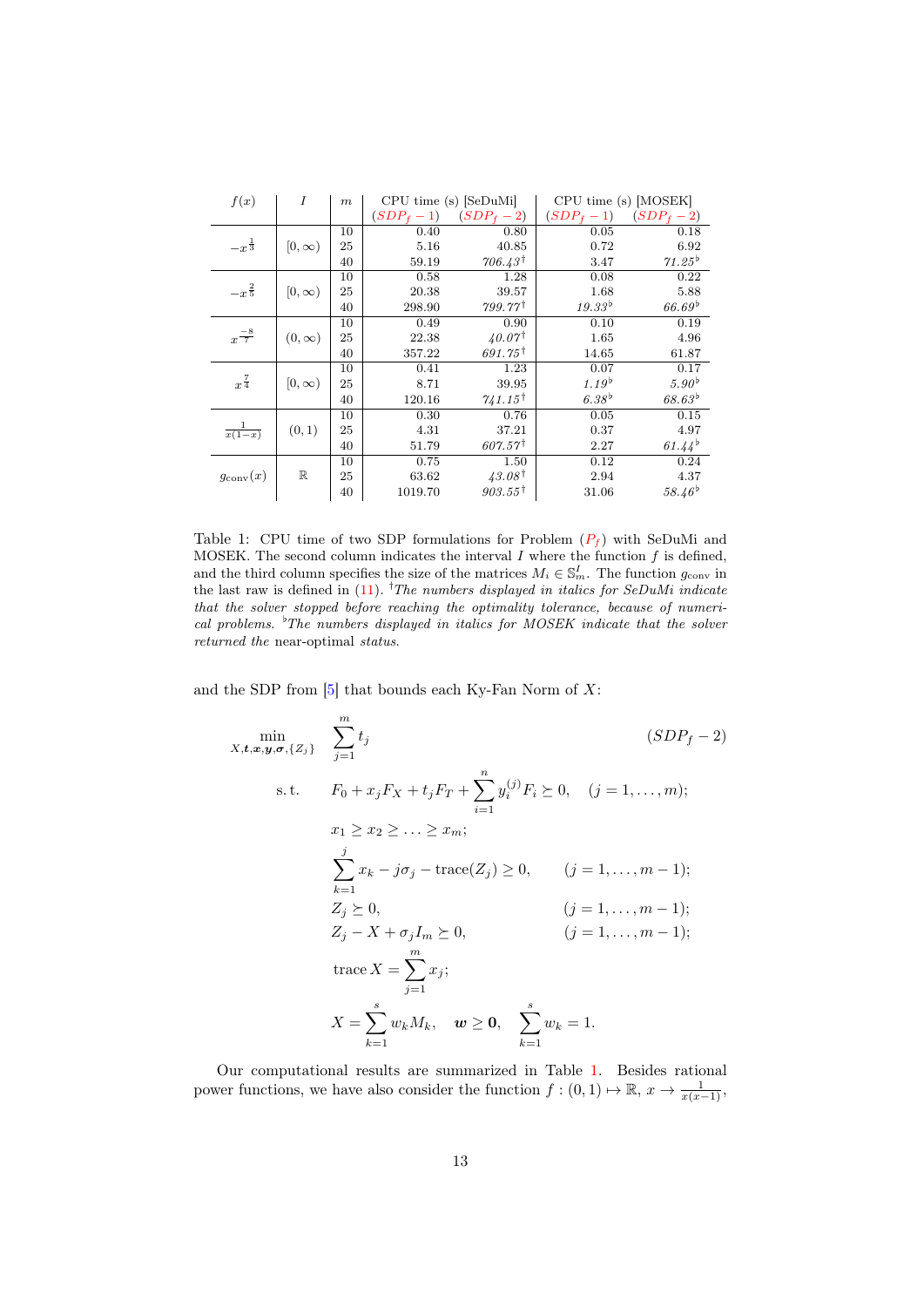which has the SDR

$$
\forall x \in (0,1), \quad f(x) \le t \Longleftrightarrow \exists u \in \mathbb{R} : 1 \le u(1-x), \ 1 \le (t-u)x
$$

$$
\Longleftrightarrow \exists u \in \mathbb{R} : \left(\begin{array}{cc} u & 1 \\ 1 & 1-x \end{array}\right) \succeq 0, \ \left(\begin{array}{cc} t-u & 1 \\ 1 & x \end{array}\right) \succeq 0,
$$

as well as the convex envelope of a polynomial of degree 6. The fact that convex envelopes of univariate rational functions are SDr was proved by Laraki and Lasserre [\[13\]](#page-17-8). For the function

$$
g_{\text{conv}} : \mathbb{R} \to \mathbb{R}, x \to \text{convex-envelope} \left(\frac{x^6}{6} - 3\frac{x^4}{2} + 4x^2 + x\right),\tag{11}
$$

the  $SDR$  given in [\[13\]](#page-17-8) is:

$$
g_{\text{conv}}(x) \leq t \Longleftrightarrow \exists y_2, \dots, y_6 \in \mathbb{R} : \begin{pmatrix} 1 & x & y_2 & y_3 \\ x & y_2 & y_3 & y_4 \\ y_2 & y_3 & y_4 & y_5 \\ y_3 & y_4 & y_5 & y_6 \end{pmatrix} \succeq 0,
$$

$$
t \geq \frac{y_6}{6} - 3\frac{y_4}{2} + 4y_2 + x.
$$

For all our instances, we have generated  $s = 25$  random matrices  $M_i \in \mathbb{S}_m^I$ . We solved the SDPs by using SeDuMi [\[22\]](#page-17-9) interfaced by YALMIP [\[14\]](#page-17-10), and MOSEK 7.0 [\[2\]](#page-16-8) interfaced by PICOS [\[20\]](#page-17-11), with the default settings on a PC with 8 processors at 2.2GHz. Our experiments show that the block matrix formulation  $(SDP_f - 1)$  $(SDP_f - 1)$  $(SDP_f - 1)$  improves the CPU time by a factor that vary between 2 and 12 for SeDuMi, and between 1.5 and 27 with MOSEK. An exception is the case  $f = g_{\text{conv}}$  with SeDuMi, but in this case the solver encountered numerical problems with  $(SDP_f - 2)$  $(SDP_f - 2)$  $(SDP_f - 2)$  and stopped the computation before reaching the optimality tolerance.

Also note that SeDuMi was always able to compute an optimal solution with  $(SDP_f - 1)$  $(SDP_f - 1)$  $(SDP_f - 1)$  but not with  $(SDP_f - 2)$ , and that MOSEK returned the *near-optimal* status twice more often with the formulation  $(SDP_f - 2)$  $(SDP_f - 2)$  $(SDP_f - 2)$ . This suggests that the formulation from this paper is numerically more stable.

To confirm this fact, we have computed the behavioural measures studied in [\[12\]](#page-17-12), for the two SDP formulations of several of the above instances. The authors of this article evidence a positive correlation between the number of interior point method iterations and some measures of the SDP instances, such as the Renegar condition number C and some geometry measures  $D_p^{\epsilon}, g_p, D_d^{\epsilon}, g_d$ related to the primal and dual feasible regions and the norm of the solutions. We used a matlab code written by an author of [\[12\]](#page-17-12) to compute these behavioural measures and compare them. For all the instances we considered, the Renegar condition number  $C$  was infinite, as well as the geometric measures  $D_p^{\epsilon}$  and  $g_d$ . However,  $g_p$  and  $D_d^{\epsilon}$  had finite values for most instances, see Table [2.](#page-16-9) These quantities are always orders of magnitude smaller for the formulation  $(SDP_f - 1)$  $(SDP_f - 1)$  $(SDP_f - 1)$ , which suggests that the formulation of this paper has better numerical properties indeed.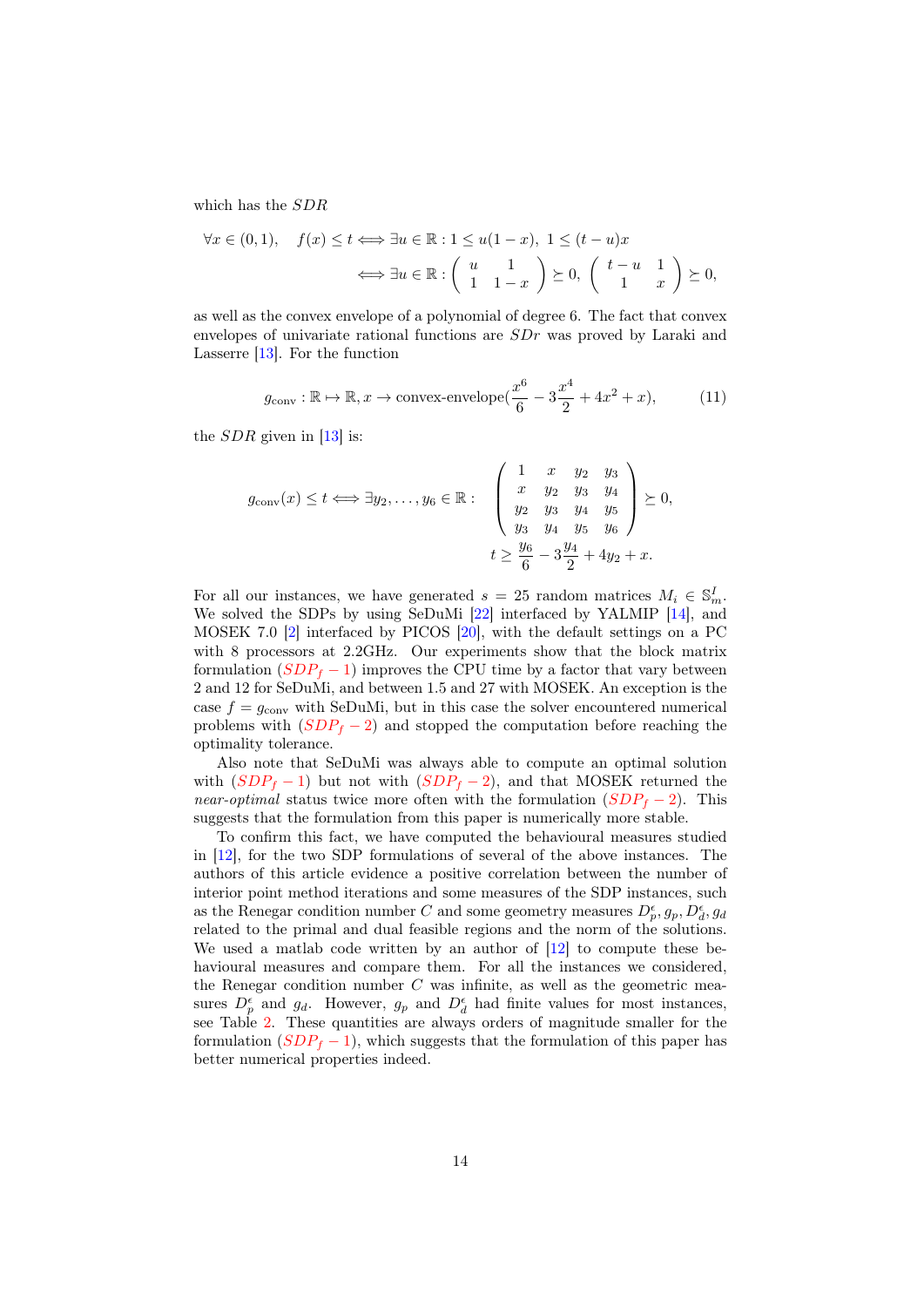| f(x)                 |           | $D_d^\epsilon$ | $g_{\bm p}$ |                    |  |
|----------------------|-----------|----------------|-------------|--------------------|--|
|                      |           |                | $SDP_{f}$   | $SDP_{f}$<br>$-2)$ |  |
| $-x^{1/3}$           | 319.2     | 2438.4         | 639.0       | 38292              |  |
| $-x^{2/5}$           | 463.5     | 2115.7         | 1143.0      | 38420              |  |
| $x^{-8/7}$           | $+\infty$ | $+\infty$      | $+\infty$   | $+\infty$          |  |
| $x^{7/4}$            | 674.4     | 2087.8         | 297.4       | 8117.7             |  |
| $\frac{x}{1-x}$      | 167.7     | 215.2          | 128.9       | 4867.8             |  |
| $g_{\text{conv}}(x)$ | 1506.8    | 2582.4         | 5522.8      | 12472              |  |

<span id="page-16-9"></span>Table 2: Behavioural measures  $D_d^{\epsilon}$  and  $g_p$  of [\[12\]](#page-17-12), computed for the same in-stances as in Table [1,](#page-14-1) for  $m = 25$ .

#### 6 Acknowledgement

The author warmly thanks Stéphane Gaubert for his suggestion to generalize the second result of this paper, which was originally reduced to the case  $B = I_m$ . His thanks also go to Fernando Ordóñez, who has provided the matlab code to compute the behavioural measures of [\[12\]](#page-17-12), and to an anonymous referee, whose contribution helped to improve the clarity of this paper.

#### References

- <span id="page-16-3"></span>[1] F. Alizadeh and D. Goldfarb. Second-order cone programming. Mathematical programming, 95(1):3–51, 2003.
- <span id="page-16-8"></span>[2] E.D. Andersen, B. Jensen, J. Jensen, R. Sandvik, and U. Worsøe. Mosek version 6. Technical report, Technical Report TR–2009–3, MOSEK, 2009.
- <span id="page-16-2"></span>[3] T. Ando. Concavity of certain maps on positive definite matrices and applications to hadamard products. Linear Algebra and its Applications, 26:203–241, 1979.
- <span id="page-16-4"></span>[4] T. Ando, C. Li, and R. Mathias. Geometric means. *Linear algebra and its* applications, 385:305–334, 2004.
- <span id="page-16-0"></span>[5] A. Ben-Tal and A. Nemirovski. Lectures on modern convex optimization: analysis, algorithms, and engineering applications, volume 2. Society For Industrial Mathematics, 1987.
- <span id="page-16-1"></span>[6] R. Bhatia. Positive definite matrices. Princeton University Press, 2008.
- <span id="page-16-5"></span>[7] R. Bhatia and J. Holbrook. Riemannian geometry and matrix geometric means. Linear algebra and its applications, 413(2):594–618, 2006.
- <span id="page-16-7"></span>[8] D. Bini and B. Iannazzo. Computing the karcher mean of symmetric positive definite matrices. Linear Algebra and its Applications, 438(4):1700– 1710, 2013.
- <span id="page-16-6"></span>[9] D. Bini, B. Meini, and F. Poloni. An effective matrix geometric mean satisfying the ando-li-mathias properties. Mathematics of Computation, 79(269):437–452, 2010.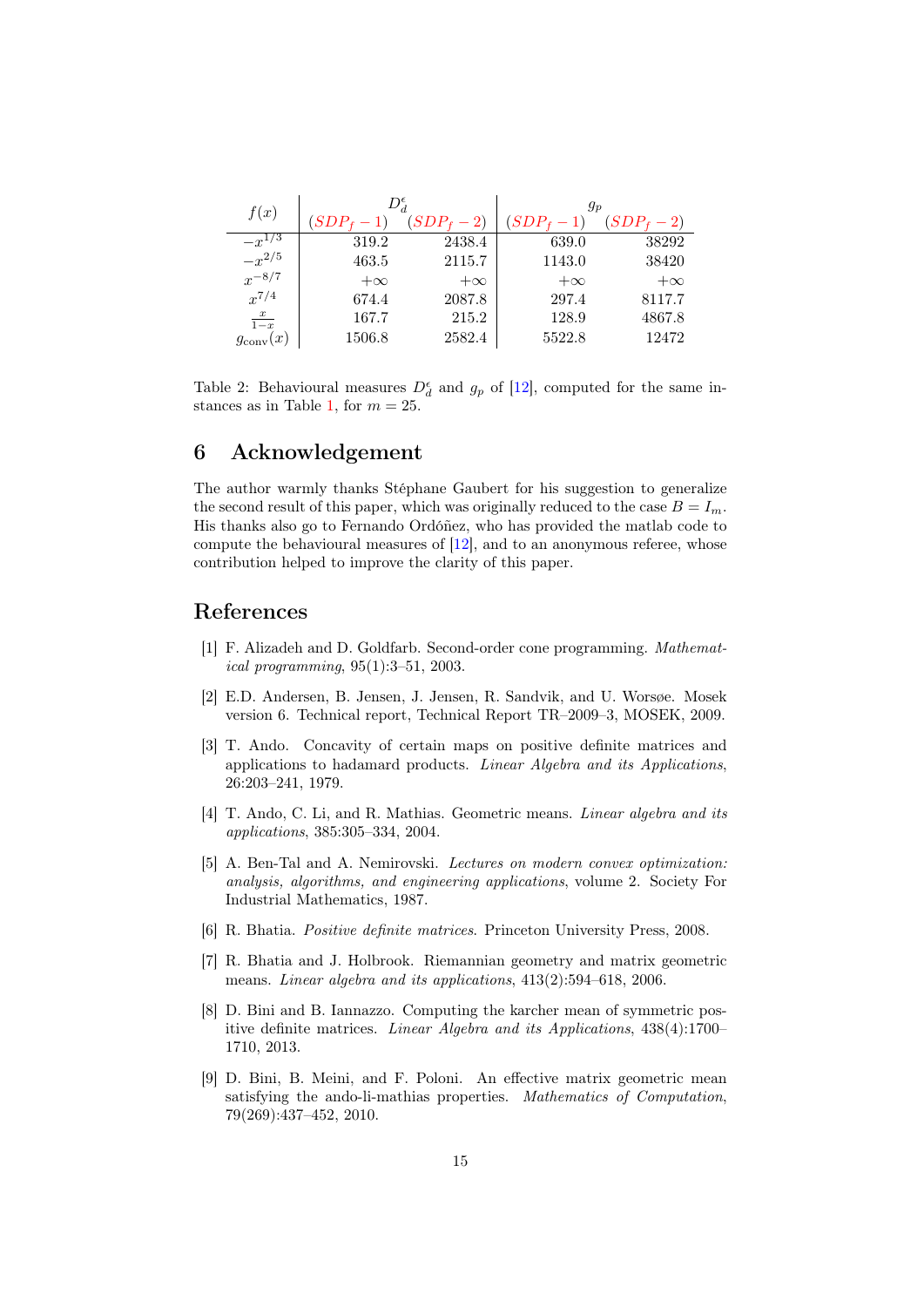- <span id="page-17-3"></span>[10] S. Boyd and L. Vandenberghe. Convex Optimization. Cambridge University Press, 2004.
- <span id="page-17-0"></span>[11] V. Fedorov, Y. Wu, and R. Zhang. Optimal dose-finding designs with correlated continuous and discrete responses. Statistics in Medicine, 2012.
- <span id="page-17-12"></span>[12] R.M. Freund, F. Ordóñez, and K. Toh. Behavioral measures and their correlation with ipm iteration counts on semi-definite programming problems. Mathematical programming, 109(2-3):445–475, 2007.
- <span id="page-17-8"></span>[13] R. Laraki and J.B. Lasserre. Computing uniform convex approximations for convex envelopes and convex hulls. Journal of Convex Analysis, 15(3):635– 654, 2008.
- <span id="page-17-10"></span>[14] J. Löfberg. Yalmip: A toolbox for modeling and optimization in matlab. In Computer Aided Control Systems Design, 2004 IEEE International Symposium on, pages 284–289. IEEE, 2004.
- <span id="page-17-7"></span>[15] M. Moakher and M. Zéraï. The riemannian geometry of the space of positive-definite matrices and its application to the regularization of positive-definite matrix-valued data. Journal of Mathematical Imaging and Vision, 40(2):171–187, 2011.
- <span id="page-17-6"></span>[16] D. Papp. Optimal designs for rational function regression. Journal of the American Statistical Association, 107(497):400–411, 2012.
- <span id="page-17-2"></span>[17] F. Pukelsheim. Optimal Design of Experiments. Wiley, 1993.
- <span id="page-17-5"></span>[18] G. Sagnol. A class of semidefinite programs with a rank-one solution. Linear Algebra and its Applications, 435(6):1446–1463, 2011.
- <span id="page-17-4"></span>[19] G. Sagnol. Computing optimal designs of multiresponse experiments reduces to second-order cone programming. Journal of Statistical Planning and Inference,  $141(5):1684 - 1708$ , 2011.
- <span id="page-17-11"></span>[20] G. Sagnol. Picos, a python interface to conic optimization solvers. Technical Report 12-48, ZIB, 2012. <http://picos.zib.de>.
- <span id="page-17-1"></span>[21] G. Sagnol, S. Gaubert, and M. Bouhtou. Optimal monitoring on large networks by successive c-optimal designs. In 22nd international teletraffic congress (ITC22), Amsterdam, The Netherlands, September 2010.
- <span id="page-17-9"></span>[22] J.F. Sturm. Using SeDuMi 1.02, a MATLAB toolbox for optimization over symmetric cones. Optimization Methods and Software, 11–12:625–653, 1999.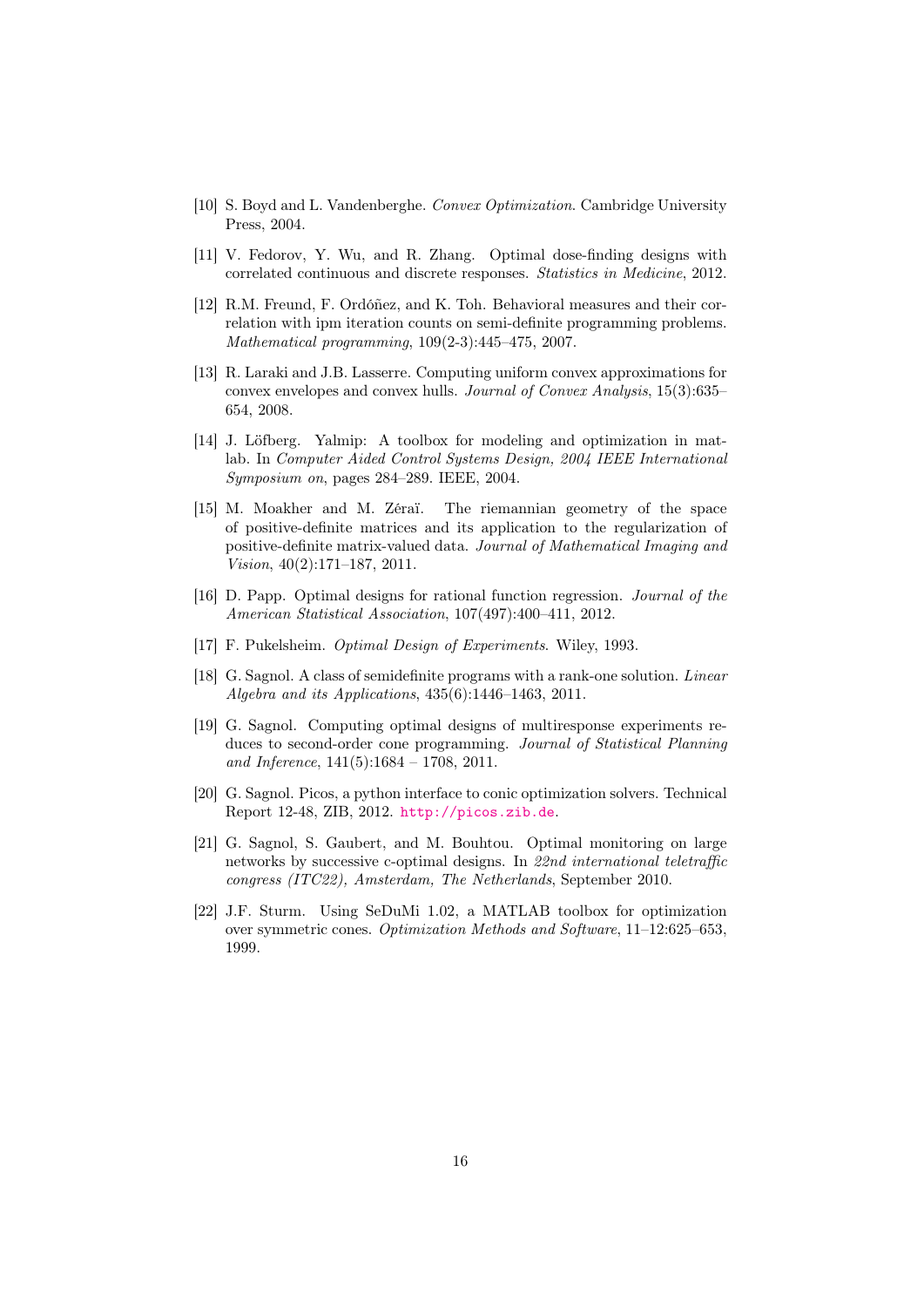#### Appendix

*Proof of Proposition [4.2.](#page-9-1)* To prove this result, the key point is that whenever both children of a variable node are the same matrix  $Z \in \{A, B, X\}$ , we can assume without loss of generality that the variable takes the same value Z. To see this, let  $T_{\gamma}$  be a variable node, and assume that  $T_{\gamma\sqcup L} = T_{\gamma\sqcup R} = Z$ . Denote respectively by  $\gamma_0$  and  $\gamma_1$  the parent and sibling nodes of  $\gamma$ . The variable  $T_\gamma$  is involved in the 2 LMIs

$$
\left(\begin{array}{cc} Z & T_{\gamma} \\ T_{\gamma} & Z \end{array}\right) \succeq 0 \text{ and } \left(\begin{array}{cc} T_{\gamma} & T_{\gamma_0} \\ T_{\gamma_0} & T_{\gamma_1} \end{array}\right) \succeq 0. \tag{12}
$$

We know that  $T_{\gamma} = Z \sharp Z = Z$  is the largest matrix (in the Löwner sense) satisfying the first LMI (see [\(3\)](#page-5-1)), and if  $T_{\gamma}$  satisfies the second LMI, then  $Z \succeq T_{\gamma}$ implies

$$
\left(\begin{array}{cc} Z & T_{\gamma_0} \\ T_{\gamma_0} & T_{\gamma_1} \end{array}\right) \succeq 0.
$$

Hence we can assume without loss of generality that  $T_{\gamma}$  takes the value Z.

This technique can be used to reduce the number of matrix variables and LMIs to represent the set  $\mathcal{S}(\sigma)$ . For example, the tree involved in the representation of  $\mathcal{S}((A, A, A, X, X, B, X))$  can be reduced as follows



so that this set can be represented using only 3 LMIs and 2 additional matrix variables  $T_R \in \mathbb{S}_m$  and  $T_{RR} \in \mathbb{S}_m$ .

We next show how to construct a permutation  $\sigma$  of  $\chi_{\alpha,\beta}$ , such that  $S(\sigma)$  has a representation involving no more than  $2(n-1)$  LMIs of size  $2m \times 2m$  and  $2n-3$  additional variables  $T_{\gamma} \in \mathbb{S}_m$ .

Let  $n_A := \alpha$ ,  $n_B := \beta - \alpha$  and  $n_X := 2^n - \beta$  represent the number of occurrences of A, B and X in  $\chi_{\alpha,\beta}$  (Recall that n is the largest integer such that  $2^{n-1} < \beta \le$  $2<sup>n</sup>$ ). Let the binary representation of these numbers be

$$
n_{A} = \sum_{k \in K_{A}} 2^{k}, n_{B} = \sum_{k \in K_{B}} 2^{k}, \text{ and } n_{X} = \sum_{k \in K_{X}} 2^{k},
$$

where  $K_{\mathbf{A}}, K_{\mathbf{B}}$  and  $K_{\mathbf{X}}$  are (finite) subsets of N. Denote by  $\varsigma_k^{\mathbf{Z}}$  the sequence containing  $2^k$  times the character Z. Our permutation  $\sigma$  is obtained by concatenating the sequences  $(\zeta_k^{\mathbf{A}})_{k \in K_{\mathbf{A}}}, (\zeta_k^{\mathbf{B}})_{k \in K_{\mathbf{B}}}, (\zeta_k^{\mathbf{X}})_{k \in K_{\mathbf{X}}}$ , ordered by decreasing values of k (the order of the subsequences  $\zeta_k^{\mathbb{Z}_1}$  and  $\zeta_k^{\mathbb{Z}_2}$  that have the same index k but different characters  $Z_1 \neq Z_2$  has no importance). For example, if  $n_A = 4 = 2^2$ ,  $n_{\rm B} = 1 = 2^0$ , and  $n_{\rm X} = 3 = 2^1 + 2^0$ , the permutation  $\sigma$  is obtained by arranging the subsequences  $\{(A, A, A, A), (B), (X, X), (X)\}\$  by decreasing lengths, which gives e.g.  $\sigma = (A, A, A, A, X, X, B, X)$ .

Observe that we need at most one LMI to define the variables  $T_{\gamma}$  for the depth level  $\gamma \in \Gamma_{n-1}$ . Indeed, the variables are arranged by groups of  $2^k$